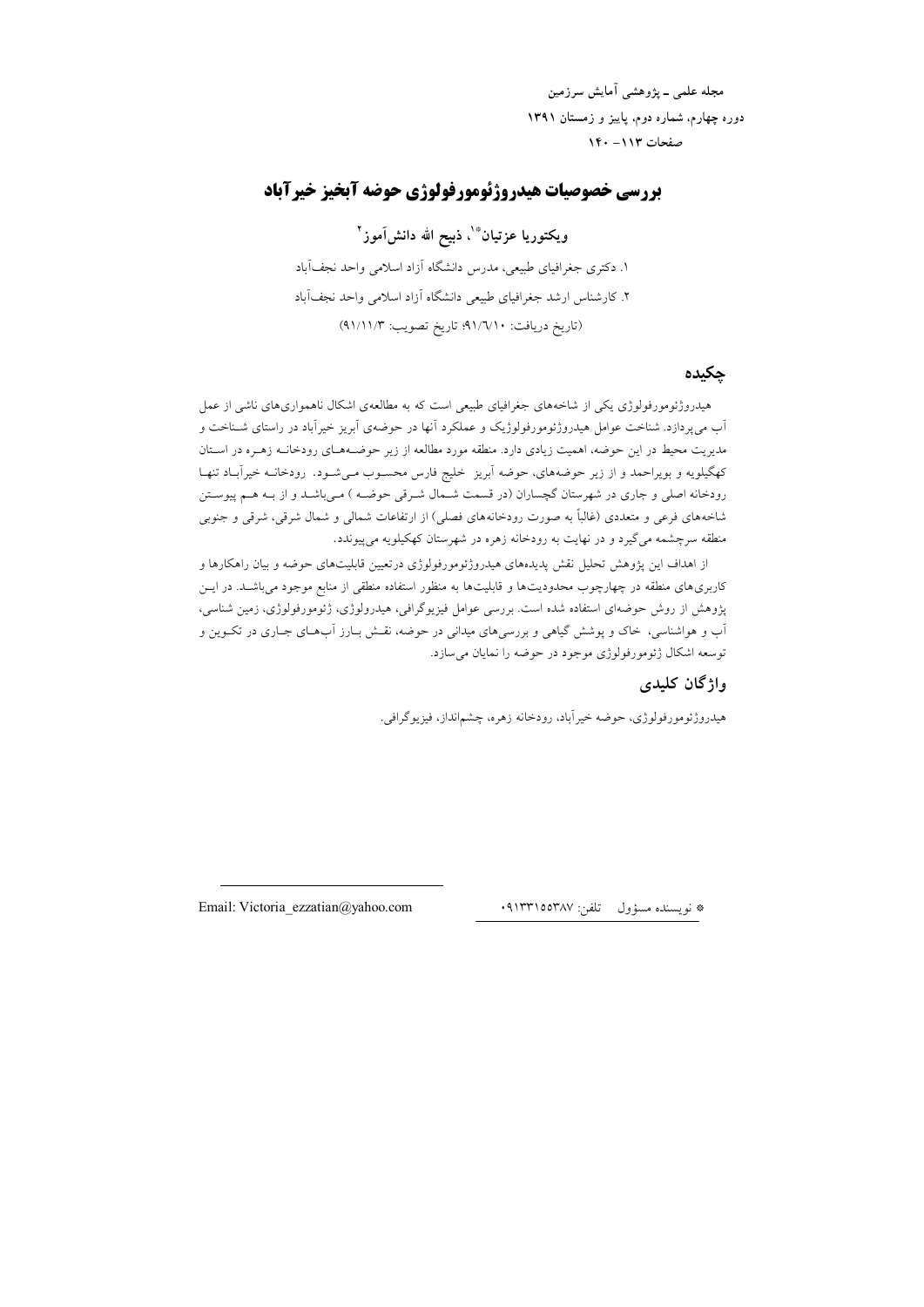مقدمه

حوضه أيخبز به عنوان يك سيسته، يخشي إز منابع طبيعي است و شيامل إنبواع مختليف .<br>خاک، آب، جنگل، مرتع و حیاتوحش است که در آن عوامل مختلبف طبیعی و انسیانی، رتباط متقابل دارند. بنابراین در مدیریت جوضههای آیخیز باید با نگرشی جامع، مشبکلات  $\overline{a}$ عمده جوضه أیخیز شناسایه و در جهت رفع آنها برنامهربزی مناسب صورت گپ در اب<sup>.</sup> مشکلات از منطقهای به منطقهای دیگر متفیاوت هستند، ولی فرسیایش سیطح آیخین بیا . سوب آبراههها از مهمترین آنها مریاشد. منطقه مطالعاتی از نظر آیی مستعد مریاشید کیه به دلیل همچواری با کوههای خائیز، خام ٍ و نیل مے تواند نیاز آبے مردم منطقه و کشاورزان را بر آورده سازد که البته این امر تبلاش مسئوولان و میردم منطقیه در جهت رفیع مشکل .<br>ابو سانی از طریق لولهکشیر آب رودخانه به اطراف و زمینهای کشیاورزی و استفاده بهینیه : آن را مسرطلسد (مهندسیان مشیاور :ومیار، ۱۳۷۵، ص ٤١). بیدین سبب مطالعیات هيدرو ژئومو رفولو ژيک اين جوضه براي دستاندر کاران، برنامهريزان، طراحيان و مهندسيان .<br>أيخب: داري و عمبران و توسيعه روسيتابر ، راوسيازي و كشباورزي، كارشناسيان مسيابا . ۔<br>حتماعہ -اقتصادی و غیرہ جایز اہمیت مرباشد.

در زمینه هیدروژئومورفولوژی منطقیه، مطالعیات زیبادی صبورت نگرفتیه و در برخس ية وهش ها يەطور غيرمستقيم هيدروژئومورفولوژي (منطقه مورد مطالعه قرار گرفته است كه به برخص از آنها اشاره مرشود: براتبان(۱۳۷٦)، در پایاننامه کارشناسی ارشید خیود جوضیه .<br>امر میان رودان را از لحاظ آب ریخت شناسی مورد بررسه قرار داده که بیا توجیه بیه نیوع .<br>فرسایش حاکم بر منطقه نقش آبهای جباری را در شبکا زایی سیطح زمین عامل برت معرفی مرتبهاید. ناصری (۱۳۸۸)، در پایان نامه کارشناسی ارشد خود چوضه زرین گیل را مورد مطالعه قرار داده و نتیجه گرفت که بیش تیر بدیپدههای موجبود در جوضیه، حاصل عملکرد شکا زایر آب است. وی رابطه ارتفاع و تولید رسوب را محاسبه نمیوده است.

----1. Hydrogeomorphology

------------------------------------

---------------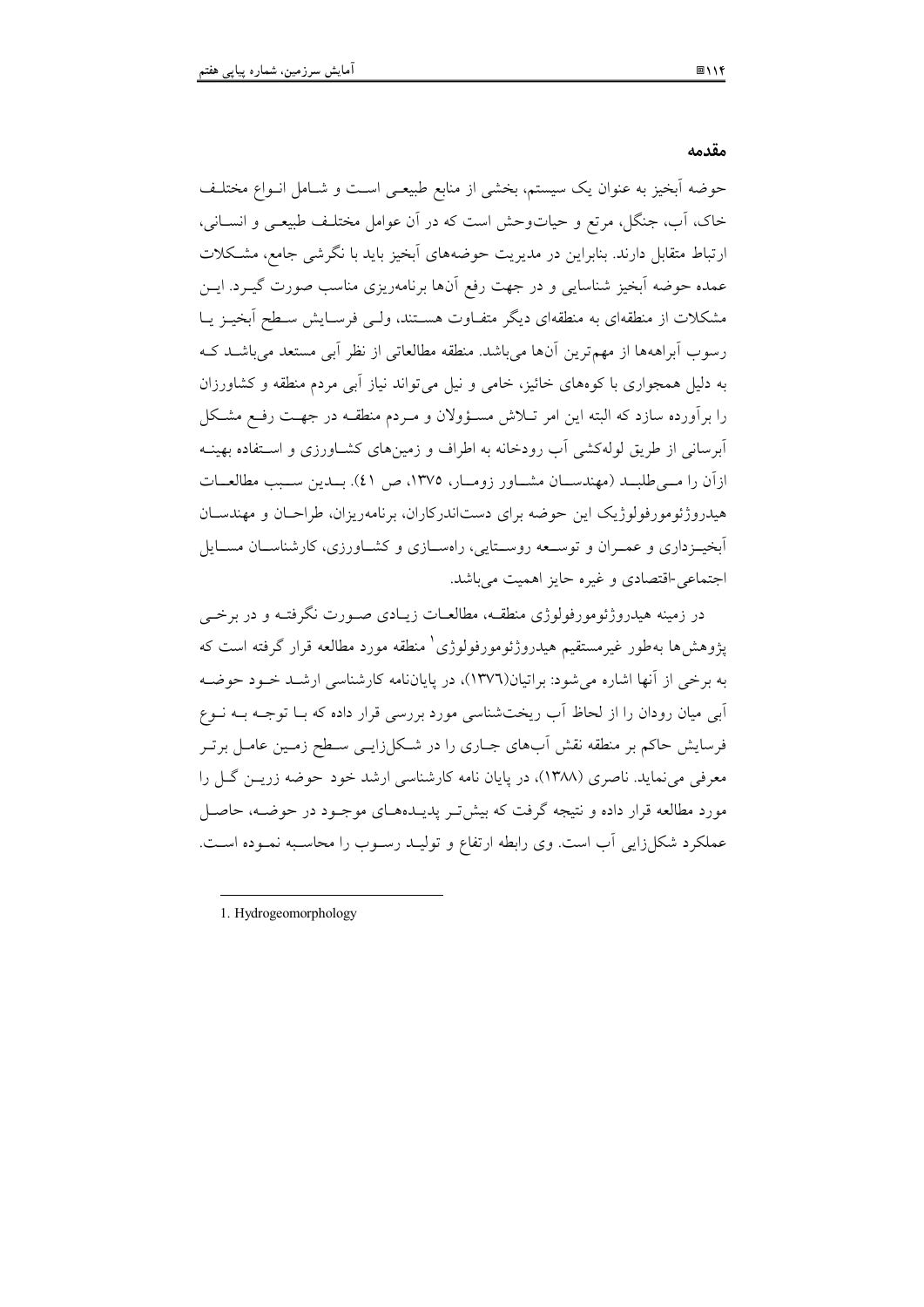شایان (۱۳۸۲)، در مقاله خود در خصوص حوضه گاماسیاب به این نتیجـه رسـید کـه ایــن حوضه به خاطر وجود پدیدههای متفاوت توپـوگرافی، هیـدرولوژیکی و ژئومورفولـوژیکی یک حوضه ارزشمند برای مشاهدهٔ انواع پدیدههای مرتبط میباشد و میزان رسوب زایی در این حوضه را ٦٣٠/٧٤ تن برکیلومتر مربع در سال برآورد نمود. رضـایی (١٣٧٩)، در پایــان نامهٔ کارشناسی ارشد خود در خصوص حوضه آبریز قزلچه سو بـه ایــن نتیجـه رسـید کــه تغییرات ژئومورفولوژیکی و هیدرولوژیکی مـیتوانـد در فرآینـد شـکل(ایـی منطقـه تـأثیر بسزایی داشته باشد. حسنزاده (١٣٧٦)، در پایان نامه کارشناسی ارشد خود حوضــه آبخیــز یل رود را بررسی کرده و تأثیر آب در شکل(ایی حوضه را مورد مطالعه قرارداد. بــوفینگتن و هربل'(١٩٦٥) تغییرات پوشش گیاهی را در یک مرتـع علفـزار نیمـه بیابـانی در جنــوب غرب ایالت متحده اَمریکا در فاصله سال۱۵۸ تا ۱۹۲۳ بررسـی نمـوده و مهــمتـرین عامل مؤثر در تغییرات یوشش گیاهی را خشکسالی اعلام نمودند.

هدف اصلی از این یژوهش مطالعه رفتار هیدرولوژیکی رودخانه خیرآباد طـی دوره ۲۵ ساله(١٣٦٠–١٣٨٥)، مطالعهٔ رژيم بارندگي، روند تغييـرات بــارش و تــأثير آنهــا در فرآينــد شکل زایی منطقه می باشد.

#### موقعيت حوضه أبخيز خيرأباد

منطقه مورد مطالعه در دامنه غرب و جنوب غربی سلسله جبال زاگرس واقع شـده اسـت. موقعیت ریاضی منطقه به شرح جدول ۱ میباشد.

جدول١: موقعيت رياضي منطقه مورد مطالعه منبع: (معاونت برنامه ریزی استانداری کهگیلویه و بویر احمد، ۱۳۷۵)

| عرض جغرافيايي                                                                       | ۳۰٬۰۰۰ شمالی    | ۲۱٬۰۰۰٬۰۰۰ شمالی |
|-------------------------------------------------------------------------------------|-----------------|------------------|
| طول جغرافيايي                                                                       | "۰ ′٬۳۰°۵۰ شرقی | ۵۱°۰′۰″ شرقی     |
| حوضه أبخیز خیرأباد در بخش جنوبی و جنوب غربی استان کهگیلویه و بویراحمــد در          |                 |                  |
| یشی پسان گی ایان در ماه از ۱۳۱۰ کا بعد میشین با به بین کر ایسان باقی شدن این بای بر |                 |                  |

شهرستان گچساران در فاصله ۱٦۰ کیلومتری شهر یاسوج مرکز استان واقع شده است. ایــن حوضه با مســاحت ٤٢٣٩/٠٧ كيلــومتر مربــع و محيطــي برابــر بــا ٣٣٧/٧ كيلــومتر يكــي از

1. Buffington L.C and Herbel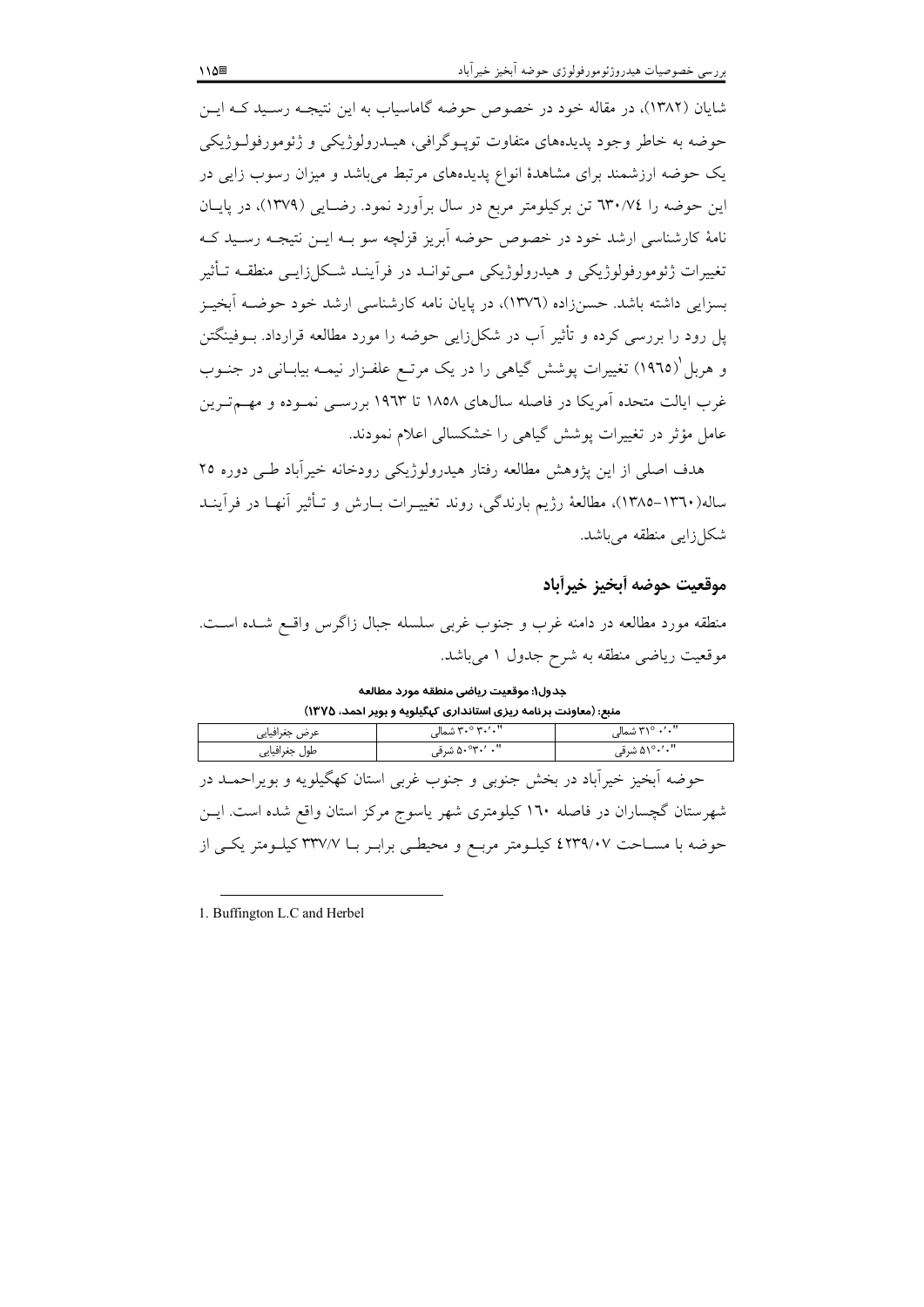حوضههای وسیع در استان محسوب میشود و ارتفاع متوسط آن ۱۱٤٨/۳۰ متر میباشد.

این حوضه از شمال شرقی به کوه سرخ و از غرب به کوه خائیز و از طرف شمال غربی به روستای حاجی ناصر و از طرف جنوب شرقی بـه روسـتای خیـر آبـاد سـفلی و مـردان معصوم محدود می شود. در شکل ۱ موقعیت جغرافیایی استان کهگیلویـه و بـویر احمـد در کشور و موقعیت حوضه اَبریز در استان مشخص شـده اسـت. شـهر گچســاران در جهـت شمال شرقی و در فاصله ٤٢ كيلومتري حوضه مورد مطالعه واقع شده است. كوه خـائيز بـا ارتفاع ۳۵۳۵ متر و کوه خامی با ارتفاع ۲۱۵۰ متـر در باشـت و کـوه دژ سـليمان در مسـير جاده گچساران به رودخانه زهره در فاصـله ٣٥ کیلــومتری حوضــه واقــع شــده اســت. لــذا چشمانداز منطقه کوهستانی بوده و دارای اشکال پیچیده ژئومورفولوژی می باشد.

از نظر موقعیت هیدرولوژیکی این حوضه جزئی از حوضه آبریز خلیج فارس مےباشـد و به دو زیر حوضه خیر آباد گهر و زیر حوضه شمس عرب تقسیم شـده اسـت. رودخانــه خیرآباد به عنوان زهکش اصلی حوضه دارای رژیم نامنظم و طغیانهای فصلی است. پدیده حرکات دامنهای و لغزش زمین در منطقه، باعث ایـراد خسـارت بــه جــادههــا، زمــینهــای کشاورزی و بعضاً منازل ساکنان نواحی شیبدار و دامنهها می شود.

#### دادهها و روش پژوهش

در این پژوهش با استفاده از نقشههای توپوگرافی ۱: ۵۰۰۰۰، ۱: ۲۵۰۰۰۰ زمین شناسبی و عکسهای هوایی، محدوده منطقه مشخص شده و نقشـههـای تویـوگرافی و زمـینشناسـی حوضه در محيط نرم افزار ARCGIS 9. 2 تهيه و ترسيم گرديـد. سـپس بـا انجـام چنـدين نوبت بررسیهای میدانی در فصول مختلف سال، عوارض و اشکال موجـود در نقشــههــا و تصاویر با شرایط محیط مطابقت داده شد. از منابع کتابخانهای موجـود، آمارهـای اقلیمـی و تحلیل های اقلیمی و هیدرولوژیکی، برای تفسیر و تبیـین وضـعیت ژئوهیـدرومورفولوژیک منطقه استفاده شده است. در شکل ۱ موقعیت حوضـه آبخیـز خیرآبـاد در کشـور و اسـتان نشان داده شده است.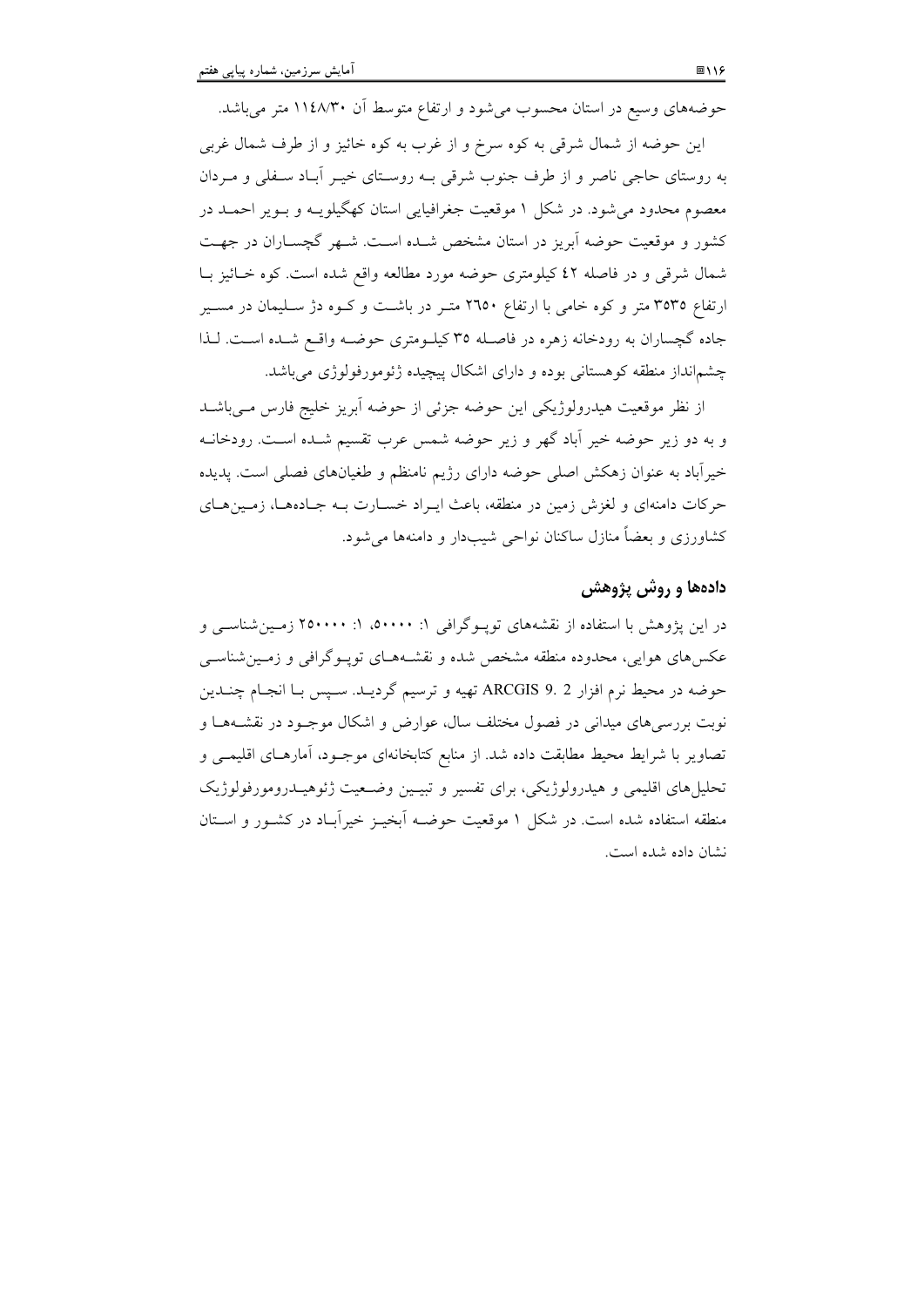

شکل۱: موقعیت حوضه آبخیز خیرآباد در کشور و استان کهگیلویه و بویر احمد

زمين شناسي حوضه أبخيز خيرأباد

منطقه مورد مطالعه در منتهىاليه شمال غرب واحد زمـينشناسـي زاگــرس و زون زاگــرس چین خورده، واقع شده است. در یک نگاه کلی، روند غالب شمال غربی – جنـوب شــرقی در منطقه مطالعاتی دیده می شود و تمام چین خوردگیها و روند ساختاری گسل های اصلی و نیز معدود گسل راندگیهای موجود در جنـوب و جنـوب غربـی منطقـه از ایــن امتـداد تبعیت می نماید. تمام محدوده مطالعـاتی در قلمـرو زون سـاختاری زاگـرس چـینخـورده میباشد که از ویژگیهای آن وجود تاقدیسها و ناودیسهای منظم با روند شمال غـرب \_ جنوب شرق، حضور رخسارههاي كربناتـه، فقـدان فعاليـتهـاي ماگمـايي، رخسـارههـاي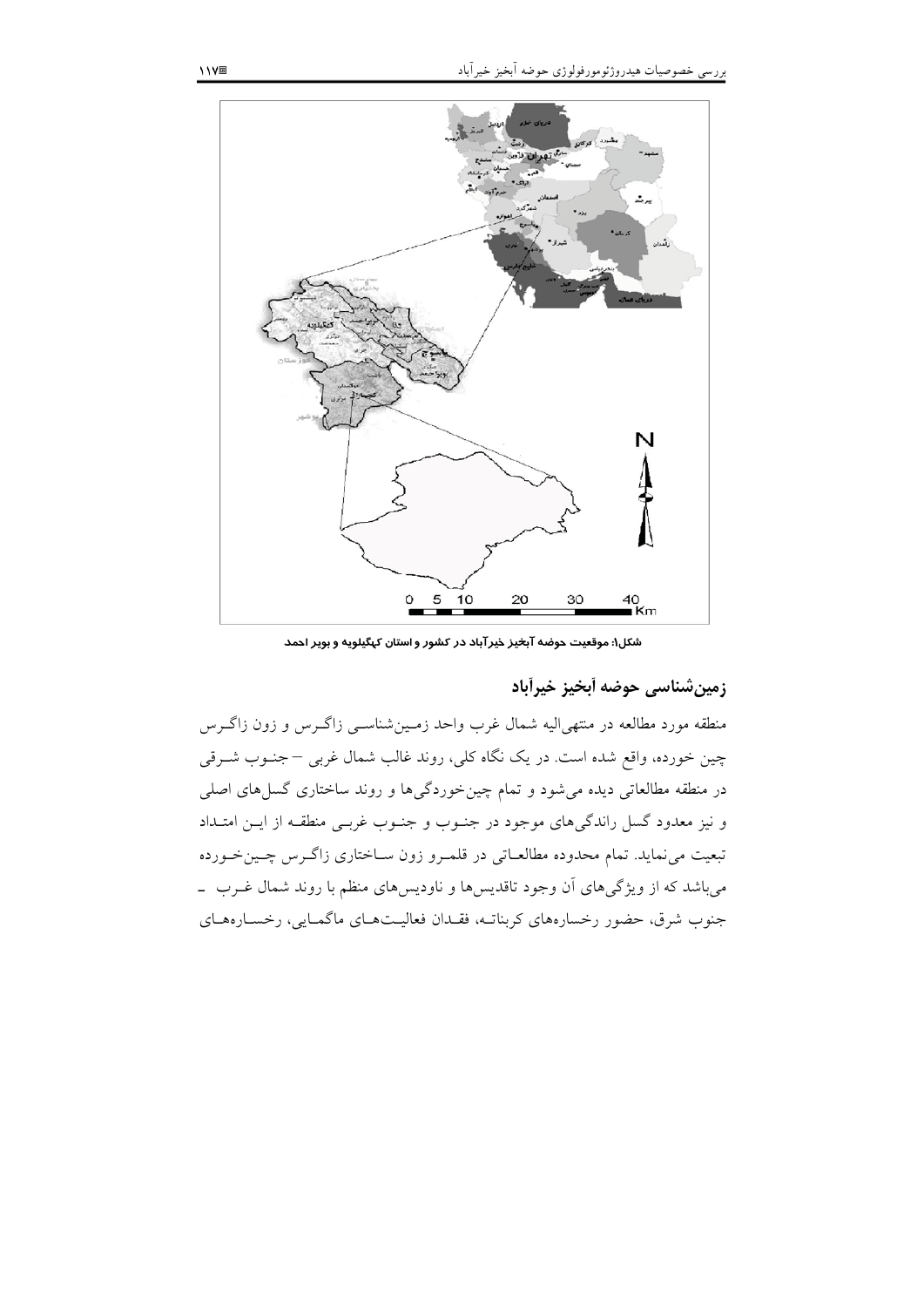افیولیتی و نیز فقدان گسل های اصلی تراستی است. بدین ترتیب ردهبندی سنگهای غالـب حوضه در چارچوب ردهبندی کلی سنگهای رسوبی قرار خواهنـد گرفـت کـه سـه دسـته اصلی کربناته، تخریبی و تبخیری را شامل میشوند. سنگهـای کربناتـه حوضـه کـه غالبـاً سازندهای مقاوم به فرسایش هستند و اکثراً فرم کوهســتان را تشــکیل مــی(دهنــد، عمــدتاً از آهک و دولومیت تشکیل یافته و سنگهای تخریبی شامل ماسه سـنگ، کنگلـومرا، شـیل و مارن می باشند که بارزترین تویوگرافی شکل گرفته توسط آنها را شاید بتوان اشکال پست و تپه ماهور دانست. سنگهای تبخیری متشکل از مارن گچردار هسـتند کـه بـه دلیـل ماهیـت ليتولوژي، در برابر فرسايش خصوصا فرسايش اَبي حساس بوده و انحــلال بخشــي از اَنهــا سب ایجاد نقاط ضعف در سـاختار سـنگ و پـیش بـر د آن بـه سـوی اضـمحلال و نهایتـا جابهجایی می گردد. بر اساس مطالعات زمین شناسی، سازندهای مختلف حوضه مطالعاتی از نقطه نظر حساسیت به فرسایش به پنج رده کلی خیلی حساس تا مقاوم طبقهبنیدی گردییده است. بر همین اساس، سازندهای سروک، داریان، آسـماری، فهلیــان و سـورمه کــه همگــی کربناته هستند در گروه سنگهای مقاوم به فرسایش قـرار دارنـد. قــدیمیتـرین چینــههـای منطقه مطالعاتی، دولومیتهای ژوراسیک تحتانی هستند که می توان آنها را معـادل سـازند نیریز در نظر گرفت و دوره کرتاسه طولانی تـرین دوره زمـینشناسـی در منطقـه مطالعـاتی محسوب مي شود كه شامل سازندهاي سووك، داريـان، گـدوان، كۋدمـي، سـروك-ايـلام، گوریی می باشد. در شکل ۲ این یهنه بندی دیده می شود (مهندسـان مشـاور زومـار، ۱۳۷۵، ص ۷۲).

در جدول ۲ میزان مقاومت هر یک از سازندها در برابر فرسایش درج شده است.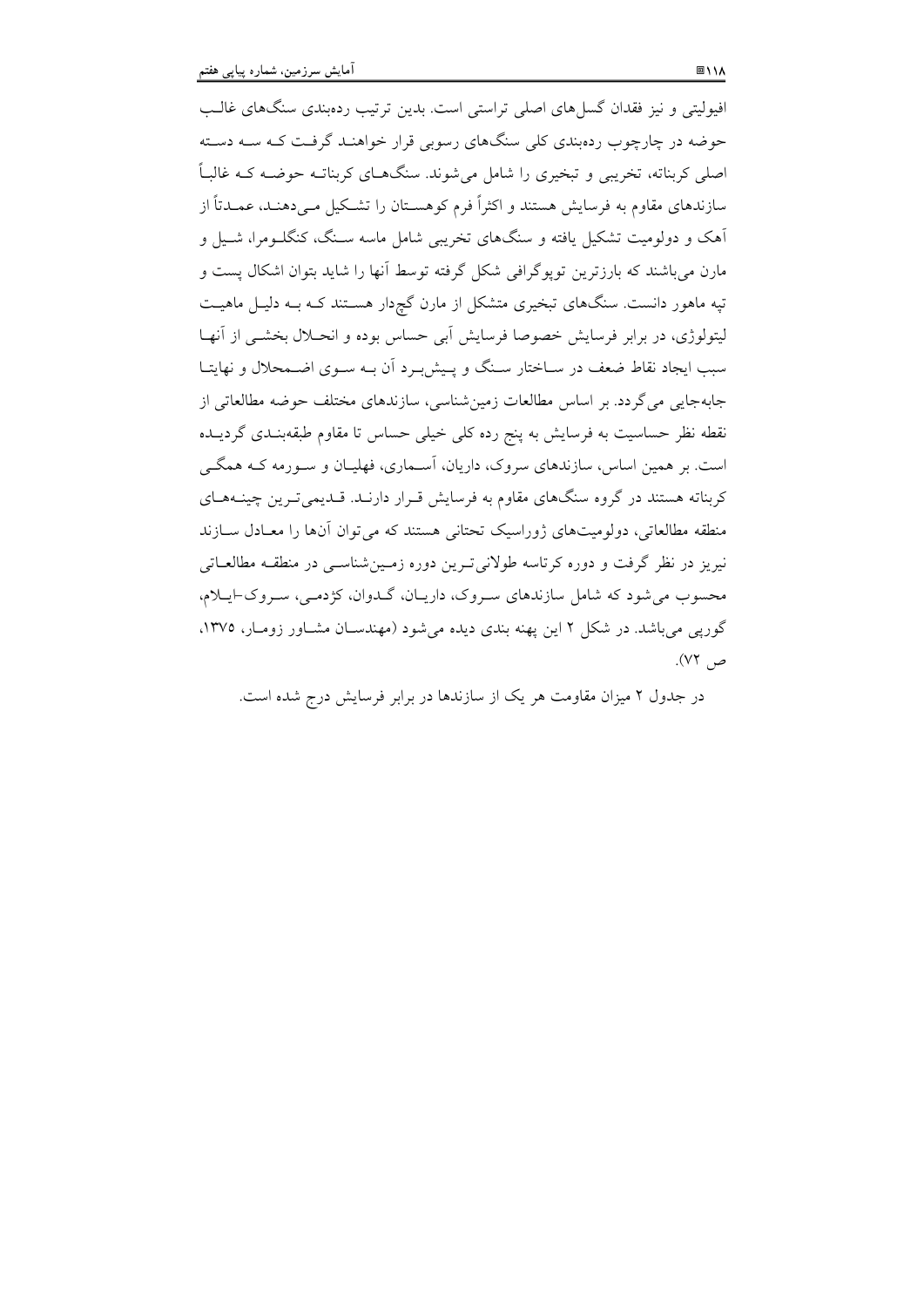

شکل۲: نقشه زمینشناسی حوضه خیرآباد (مأخذ: نگارندگان)

| جدول۲: حساسیت به فرسایش در سازندهای حوضه مطالعاتی. منبع: (استانداری استان کپگیلویه و بویراحمد، |  |  |
|------------------------------------------------------------------------------------------------|--|--|
|------------------------------------------------------------------------------------------------|--|--|

|                    | معاونت برنامه و بودجه، مطالعات زمینشناسی حوضه، ۱۳۷۵) |                                                                               |                                                |                                                                         |  |  |  |  |
|--------------------|------------------------------------------------------|-------------------------------------------------------------------------------|------------------------------------------------|-------------------------------------------------------------------------|--|--|--|--|
| درجه حساسيت فرسايش | میزان مقاومت به فرسایش                               | عدد مقاومت در برابر فرسایش                                                    | كد سازنده                                      | نام سازنده                                                              |  |  |  |  |
|                    | مقاوم                                                | ١.<br>$\mathcal{L}$<br>$-1 -$<br>$-1 -$                                       | C <sub>21</sub><br>C11<br>O <sub>1</sub><br>J1 | سروک<br>داريان<br>أسمارى<br>فهليان– سورمه                               |  |  |  |  |
| ۲                  | نيمهحساس                                             | ٩<br>٨<br>$\mathsf{v}$                                                        | C <sub>31</sub><br>Jd<br>Pc                    | ايلام- سروک<br>نيريز<br>بختياري                                         |  |  |  |  |
| ٣                  | نیمه حساس تا حساس                                    | ۶<br>$\Delta-\mathcal{F}$<br>۵<br>$-2$<br>۴                                   | Mm<br>msn<br>Psi<br>C <sub>1</sub><br>Q        | ميشان<br>أغاجاري<br>لهبرى<br>گدوان<br>تراس های رودخانهای                |  |  |  |  |
| ۴                  | حساس                                                 | $\mathbf{y}-\mathbf{k}$<br>٣<br>$\uparrow-\uparrow$<br>٢<br>$\lambda - \zeta$ | Csh<br>Psh<br>Cm<br>$\mathbf C$<br>Q           | كژدمى<br>یابده<br>گورپى<br>مواد لغزش يافته<br>رسوبات أبرفتي عهد<br>حاضر |  |  |  |  |
| ۵                  | خیلی حساس                                            | ١                                                                             | Mg                                             | گچساران                                                                 |  |  |  |  |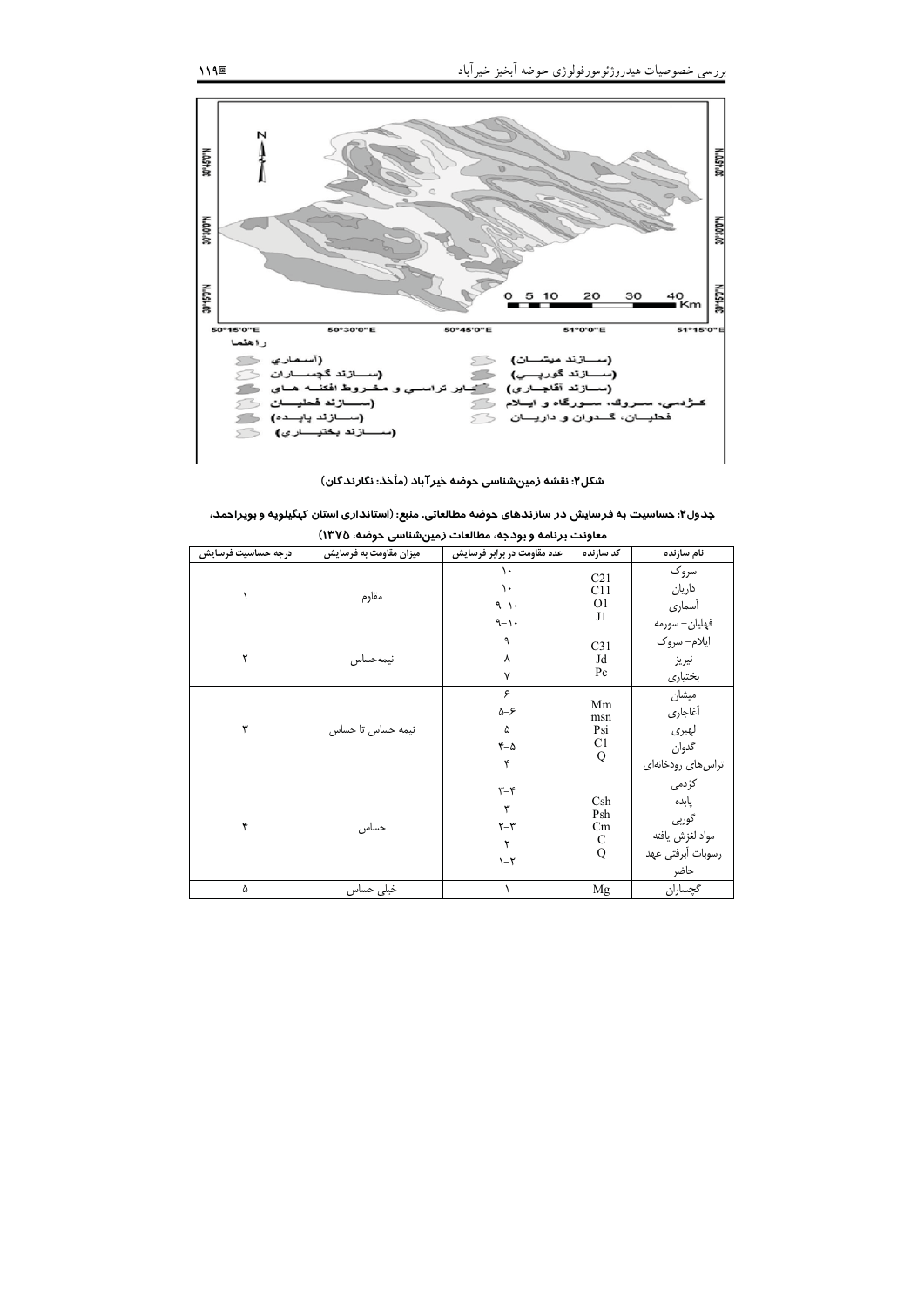اقليم و أب و هواي حوضه أبخيز خيرأباد

اقلیم وضعیت کلی اّب و هوای یک منطقه را نشان میدهد که کمتر دستخوش تغییـر واقـع می شود که این نکته در فرآیندهای کو تاهمدت صادق است (علیجـانی و همکـاران، ۱۳۸۳، ص؟).

حوضه مورد مطالعه با توجه به شرایط جغرافیایی در مسـیر بادهـای غربـی و سیسـتمهـای جوی مدیترانهای واقع شده و در فصل سرد بارش های زیادی دریافت می کند، اما در فصل گرم تحت نفوذ پرفشار جنب حارهای قرار داشته و خشک است (علیـزاده، ۱۳۷۲، ص٥٣). میانگین بارش سالانه در جنوب شرق ایستگاه خیرآباد ۳۵۰ میلـی متـر بـوده اسـت (دوره آماری ۸۵–۲۰)که کم ترین بارش سالانه در حوضه خیرآباد بـا میـزان ۳۷٤/٦ میلــی متــر و بیش ترین مقدار بارش سالانه در ایستگاه تلچگاه به میزان ۷٤٧/۷ میلی متر بوده کـه نوسـان بالايي را نشان مي دهد (هواشناسي استان كهگيلويه و بوير احمد، ١٣٨٦، ص٢).

جدول۳: میانگین بارش و دمای ایستگاه هواشناسی خیرآباد در دوره آماری ۱۳۸۵– ۱۳۶۰. منبع: (اداره کل هواشناسی استان کهگیلویه و بویر احمد)

| . ماه        | اسفند | بهمن               | دی   | آن,                          | آبان                         | مهر  | اشهريور                           | ۔ مرداد                 | تير                        | خر داد | فروردين ارديبهشت |                                     | سالانه              |
|--------------|-------|--------------------|------|------------------------------|------------------------------|------|-----------------------------------|-------------------------|----------------------------|--------|------------------|-------------------------------------|---------------------|
| فراسنج       |       |                    |      |                              |                              |      |                                   |                         |                            |        |                  |                                     |                     |
| بارندگی به   | ۹۹/۲  | $Y\lambda/\lambda$ | 1505 | $\lambda$ - $\lambda/\gamma$ | $\Delta \Upsilon / \Upsilon$ | ۱۴/۶ | $\frac{1}{2}$                     | $\mathbf{r}/\mathbf{r}$ | $\cdot$ /۲۵                | ۳۱۶    | ۱۶/۱             | $\mathfrak{r} \cdot / \mathfrak{r}$ | $\Delta f \cdot /9$ |
| ميليمتر      |       |                    |      |                              |                              |      |                                   |                         |                            |        |                  |                                     |                     |
| دما به در جه | ۱۴/۵  | $11/\mathcal{F}$   | ۱۱/۱ | ۱۴/۴                         | $Y \cdot / Y$                | Y5/1 | $\mathbf{r}\mathbf{1}/\mathbf{r}$ | $\tau$ r $\gamma$       | $\mathcal{N}(\mathcal{X})$ | ۳۱/۹   | $Y\Delta/Y$      | ۱۹/۱                                | $\frac{1}{2}$       |
| سیلوس c0     |       |                    |      |                              |                              |      |                                   |                         |                            |        |                  |                                     |                     |

با استناد به آمار سالانه ایسـتگاه سـینویتیک گچسـاران (٤٢ کیلـومتری جنـوب شـرقی حوضه) دیده می شود که بیش ترین بارش حوضه مربوط به دو ایستگاه تلچگاه و طسوج بـا میزان بارش به ترتیب ۷٤٧/۷ و ۷۸۵/۳ میلم متر می باشد. بارش برف، در تک وین و توسیعه اشکال کارستی و ذخیره اَب مورد نیاز برای فصل خشـک و تگـرگ در فرسـایش خـاک و خسارات مالی بر کشاورزی حوضه اهمیت زیادی دارد. حـدود نیمـی از بـارش سـالانه در فصل زمستان اتفاق می افتد و فصل پاییز در مرتبه دوم قرار دارد. بیشینه بارش روزانه، یکسی از فراسنجهایی است که در وقوع سیل نقش اصلی را دارد. بر اساس آمـار ۲۵ سـاله بــارش روزانه، ایستگاه خیر آباد بیش ترین بارش روزانه در این دوره آماری (۸۵–۱۳٦۰)را به مقــدار ١٢٨/٧ در دي ماه تجربه كرده است. بيش ترين بارش فصلي حوضه مربوط به فصل زمستان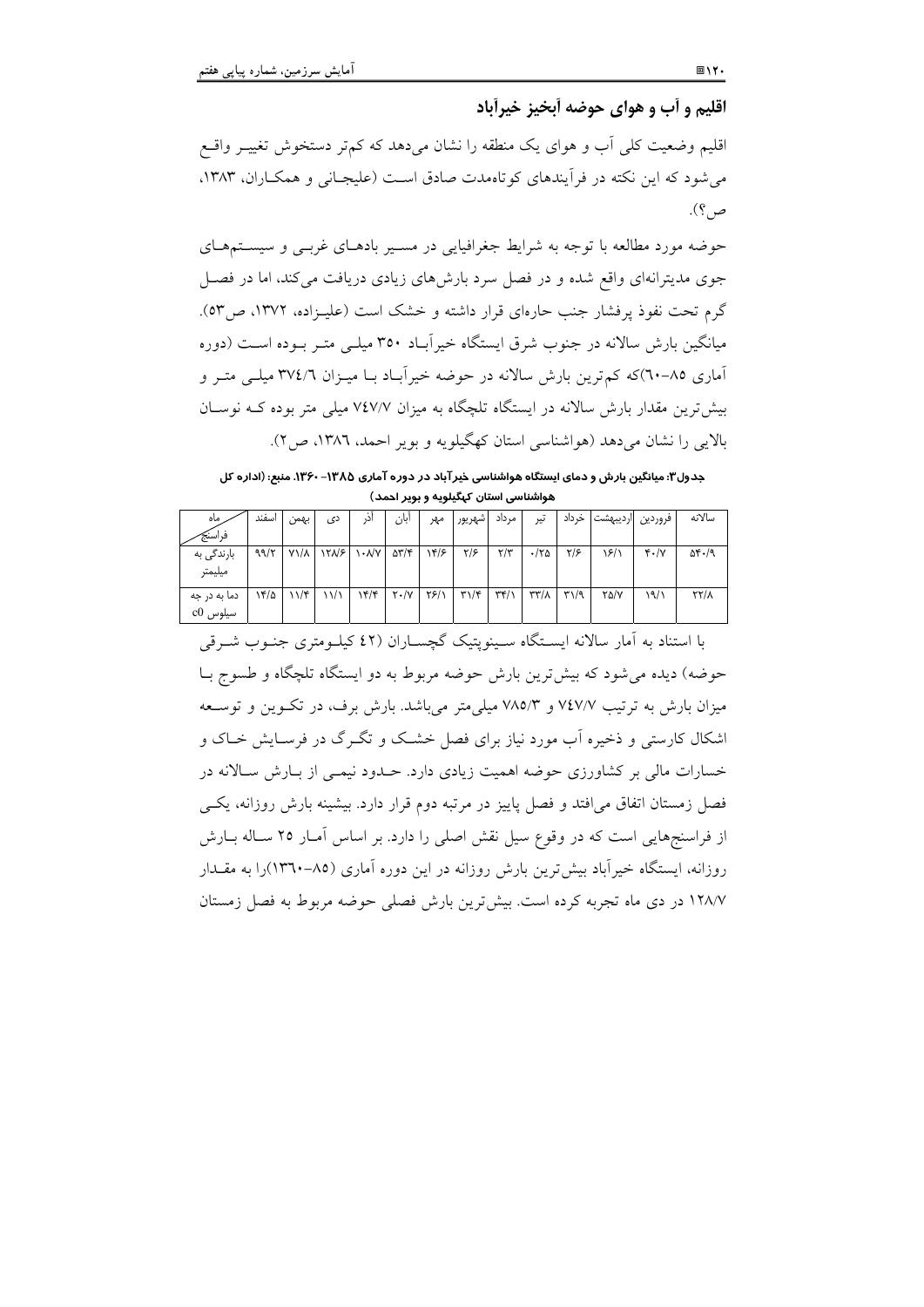به میزان ٥٥/٤ درصد از کل بارش سالانه حوضه میباشد، در حالی که کـمتـرین بـارش در مردادماه به میزان۲/۳ میلی متر بوده است. در جـدول ۳ میـانگین بـارش و دمـای ایسـتگاه هواشناسی خیرآباد در دوره آماری ۱۳۸۵– ۱۳٦۰ بارش شدید روزانه، نقش زیادی در بـروز سیل و تخریب خاک دارد. میانگین دمای سالانه حوضه ۲۲/۸ درجه سلسـیوس و میـانگین سالانه رطوبت نسبي ٤١/٢ درصد بوده است.

در این ایستگاه درصد حالت آرام هوا ٦٤/٥ درصد محاسبه شبده است و بیاد غالب جنسوب شـرقي اسـت و يـس از آن بادهـاي غربــي و شــرقي از درصـد وزش بــالاتري برخوردارند، در ماههای بهمن و آذر باد غالب غربی است و درصـد حالـت آرام هــوا بــین کمینه ٤٩ درصد در ماه اردیبهشت تا بیشینه ٧٣/٦ درصد در ماه آذر نوسان دارد.

اقلیم منطقه در طبقهبندی دومارتن در گروه اقلیمی مدیترانهای، در سیستم طبقـهبنـدی کوپن دارای اقلیم نیمه خشک تا بیابانی و در طبقهبندی اَمبرژه در طبقه نیمه مرطوب معتدل قرار می گیرد که موارد بالا نمایانگر زمینه مساعد فعالیت هیــدروژئومورفولوژی در حوضــه است. در جدول ۳ جمع بارندگی ماهانه و سالانه در ایستگاههای هواشناسی حوضـه مـورد مطالعه درج شده است.

.<br>جدول ٤: جمع بارندگی ماهانه و سالانه در ایستگاههای هواشناسی حوضه آب<del>خ</del>یز خیرآباد. منبع: (اداره کل هواشناسی استان کیکیلویه و بویر احمد)

|                           |                               |        |                 |                | .           | . .                       |                         |              |           |                        |            |                               |                   |
|---------------------------|-------------------------------|--------|-----------------|----------------|-------------|---------------------------|-------------------------|--------------|-----------|------------------------|------------|-------------------------------|-------------------|
| ميانگين<br>سالاته         | اسفند                         | بهمن   | دی              | أذر            | أبان        | مهر                       | شهريور                  | مرداد        | تير       | خرداد                  | ارديبهشت   | فروردين                       |                   |
| $\Delta Y \Delta \Omega$  | 9.5                           | 95.1   | 15.             | $\cdot$ ٢      | ۴۶          | ۵.۱                       | ۰۵                      | ۱.۱          | ٠         | $\cdot$ . $\mathsf{y}$ | Yf.        | 55.5                          | سيدآباد           |
| ۵۱۸.۵                     | 4.1                           | ۹۹.۱   | $\cdot$ ۴       | 9.5            | ۴۴          | $\mathbf{r}.\mathbf{r}$   | $\lambda$ .۴            | $\lambda$ .۴ | ١         | $\cdot$ .۴             | 71.5       | ۵۴                            | نازمكان           |
| <b>YFY.Y</b>              | $\cdot$ ٢                     | Yf     | ۱۶۸             | $\Upsilon$     | $Y\Upsilon$ | ۹.۷                       | ۶                       | ١            | $\lambda$ | ۵.۱                    | ۹۴         | $\lambda$ 9.۳                 | تل چگاه           |
| 4115                      | ۵۲.۴                          | $Y^*Y$ | ۹۲۸             | ۷۹.۵           | ۳۸          | $\lambda$ .۴              | ۶                       | ۳            | ٠         | ۰۶                     | 15.7       | ٣۶.٢                          | بی بی<br>جان أباد |
| TVPF                      | ۵۴.۵                          | YY.    | VY.V            | ۵۸.Α           | ٣۵          | 5.7                       | ۵                       | ٧            | ٠         | $\cdot$ .              | $\cdot$ .۴ | ۳۷۶                           | خيرأباد           |
| 408.7                     | YY.                           | VT.1   | ٩.              | $\cdot \omega$ | ۶۸          | Y.Y'                      | $\mathbf{r}.\mathbf{r}$ | 5.7          | ٠         | ٠                      | ۵۵         | $\mathbf{r} \cdot \mathbf{r}$ | دوگنبدان          |
| $Y\Lambda\Delta.\Upsilon$ | $\mathsf{Y} \cdot \mathsf{Y}$ | 5.119  | $\gamma \gamma$ | ۱۵۹            | ۶۵          | $\lambda \cdot \lambda V$ | ۰                       | ۰            | ٠         | ۵.۱                    | ۵۰         | ۴۹۱                           | طسوج              |
| ۵۰۸                       | $\gamma \gamma \gamma$        | 9.141  | ۱۵۱             | ۱۳۸            | ۵۹          | ۵.۵                       | ۰                       | ۰            | ٠         | ۹۳                     | ۳.۴۴       | عر۹                           | ديل               |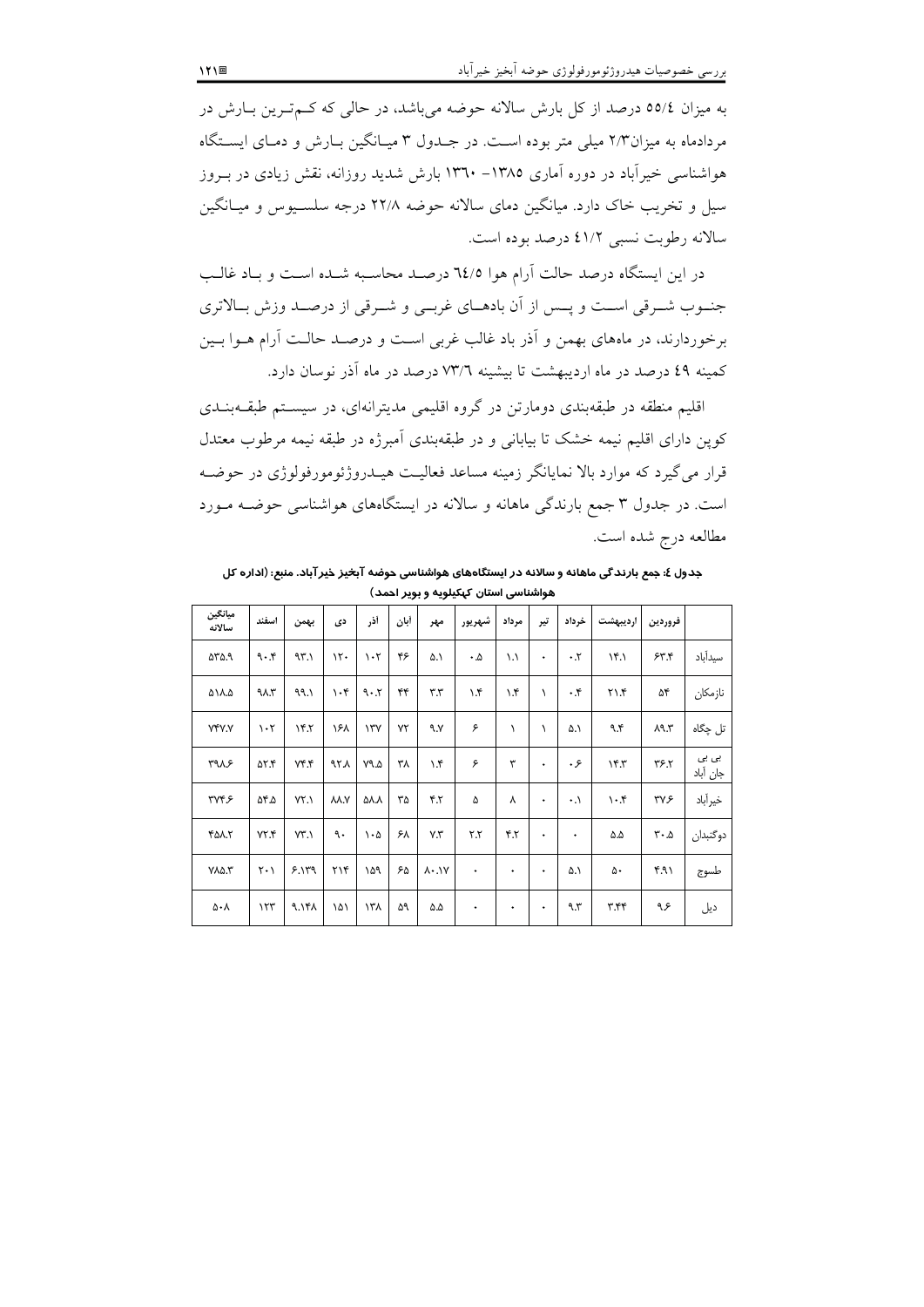بارندگیهای این حوضه عمدتاً ناشی از سامانههای کـمفشـار مدیترانـهای اسـت کـه از سمت شمال غرب، غرب و جنوب غربي منطقه را تحت تأثير قرار مي دهند. شكل شــماره٣ نشان میدهد که ایستگاههای تلچگاه و طسـوج بـا میـزان سـالانه بـارش ۷٤٧/۷ و ۷۸۵/۳ میلی متر، بیش ترین بارش سطح حوضه را دریافت میکنند.

شرایط دمائی و رطوبتی در حوضه مورد مطالعه تحت تأثیر توپوگرافی بـوده اسـت، بــه طوری که حداکثر درجه حرارت در گرمترین ماه سال ٤٢/٣ درجه سانتی گـراد در تیرمـاه و حداقل دما در سردترین ماه سال ٦ درجه سانتیگراد زیر صفر در دیماه میباشد کـه دامنـه اختلاف دما در حدود ٤٨/٣ درجه سانتي گراد مي باشد. دماي متوسط سالانه ايستگاه خيرآباد ۲۲/۸ درجه سانتیگراد میباشد کـه در جـدول شـماره ۵ میـانگین ماهانـه و سـالانه حـداقل و حداکثر دما در حوضه اَبخیز خیراَباد درج شده است.

جدول ٣: میانگین ماهانه و سالانه حداقل و حداکثر دما در حوضه. .<br>منبع: (اداره کل هواشناسی استان کیگیلویه و پوپر احمد)

|         |          |       |             |                                   | $\sim$ $\sim$ $\sim$ $\sim$ $\sim$ $\sim$ |             |              |          | .     |       |              |                   |                      |
|---------|----------|-------|-------------|-----------------------------------|-------------------------------------------|-------------|--------------|----------|-------|-------|--------------|-------------------|----------------------|
| فروردين | ارديبهشت | خرداد | تير         | مرداد                             | شهريور                                    | مهر         | أبان         | آذر      | دی    | بهمن  | اسفند        | ميانگين<br>سالانه |                      |
| ۲۵.۹    | TT.17    | ۳۹ ۸  | YY. YY      | YY.77                             | $\mathbf{r} \cdot \mathbf{v}$             | ۳۴۶         | <b>۲۸.۱۴</b> | $Y - Y$  | ۱۶.۱  | ١۶.٧  | $X \cdot .1$ | $\mathbf{r}$ .    | حداكثر دماى<br>حوضه  |
| 17.77   | ۱۸.۲۴    | ۲۲.۵۶ | $Y\Delta Y$ | ۴۵.۹                              | ۲۲۶                                       | <b>IV.Y</b> | $\gamma$     | ٨.۵      | ۵.۹۶  | 5.1   | ۸.۹          | ۱۵۶               | حداقل دمای<br>حوضه   |
| 19.0    | ۲۵.۶۸    | ۳۱.۱۸ | ۳۳.۸        | $\Upsilon\Upsilon \cdot \Upsilon$ | ۳۱.۳۶                                     | ۲۶.۱۴       | $Y \cdot Y$  | $Yf.$ ۴۴ | 11.11 | 11.55 | 15.05        | <b>۲۲.۸</b>       | میانگین<br>دمای حوضه |



شکل۳: بارش اندازه گیری شده در ایستگاههای باران سنجی حوضه آبخیز خیر آباد منبع: (اداره کل هواشناسی استان کهگیلویه و بویر احمد)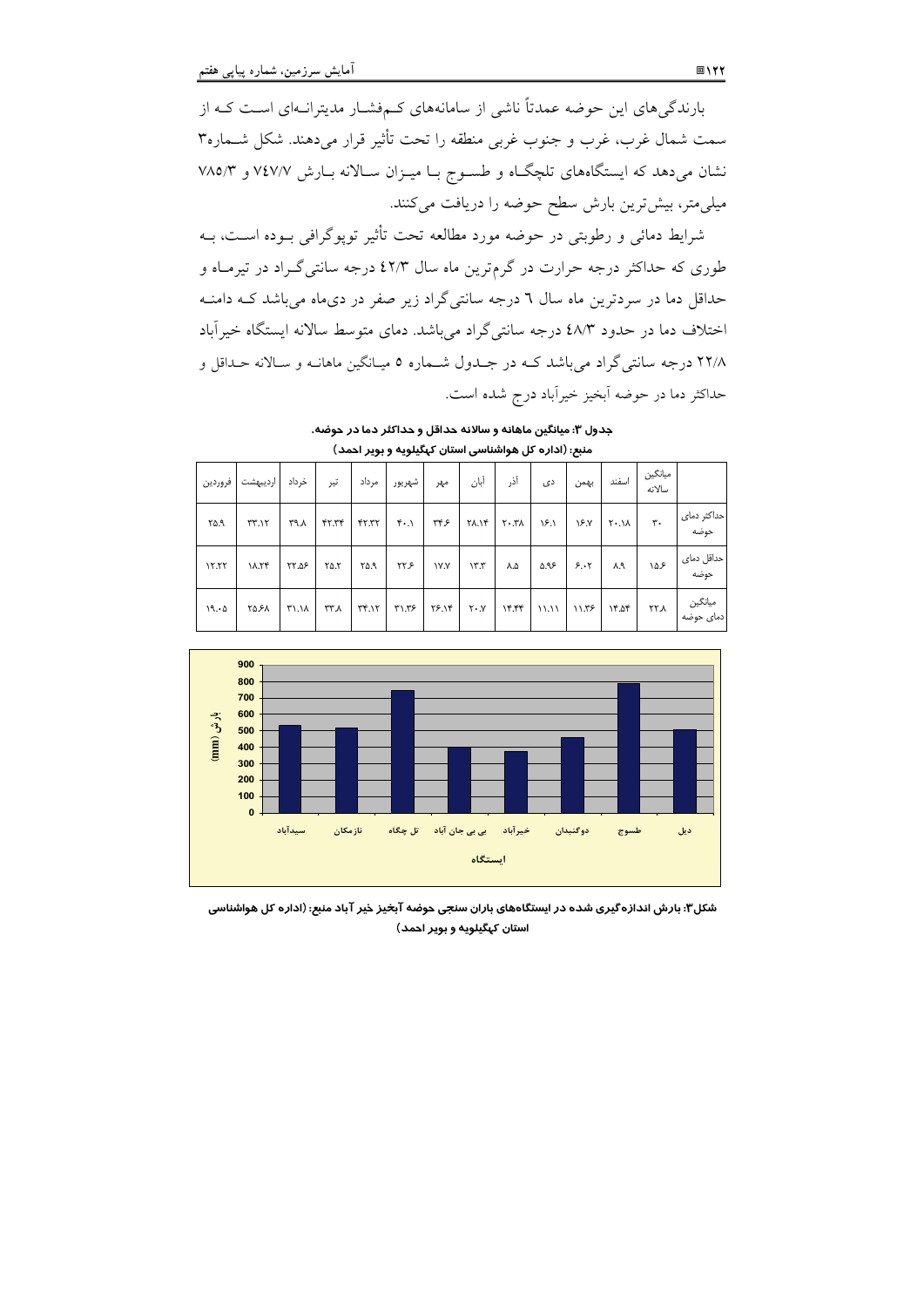| متوسط بارش سالانه         | طول جغرافيايى                            | عرض جغرافیایی                         | ارتفاع                         | نام ایستگاه   | رديف |
|---------------------------|------------------------------------------|---------------------------------------|--------------------------------|---------------|------|
| $\Upsilon V \Upsilon / 5$ | $\Delta$ . $O$ $\Upsilon$ $\Upsilon$     | $r.^0$ $rr'$                          | ra.                            | خير أباد      |      |
| <b>TONY</b>               | $\delta \cdot 0$ rs                      | $r.^0 r$                              | 559/0                          | گچساران       | ٣    |
| T9N5                      | $\Delta \cdot 0$ fy                      | $\mathbf{r} \cdot \mathbf{v}'$        | $f \cdot$                      | بیبی جان آباد | ۴    |
| ۵۱۸۵                      | $\Delta \cdot - \epsilon \Delta$         | $\overline{r \cdot^0}$ $\overline{r}$ | ۶۰,                            | نازمكان       | ۵    |
| $\Delta Y \Delta / 9$     | $\Delta$ . $^0$ $\uparrow$ r $^{\prime}$ | $\mathbf{r} \cdot \mathbf{v}$         | 5.6                            | سيدأباد       | ۶    |
| $Y\Lambda\Delta/\Upsilon$ | $\Delta \cdot 0 \cdot \Delta$            | $\mathbf{r} \cdot \mathbf{v}'$        | $\mathbf{y} \cdot \cdot \cdot$ | طسوج          | ٧    |
| <b>YFY/Y</b>              | $\Delta \cdot 0$ $\Delta V$              | $r \cdot 0 r r'$                      | 111.                           | تلحگاه        | ٨    |
| ۵۰۸                       | $\Delta \cdot 0$ ra                      | $\mathbf{r} \cdot \mathbf{v}$         | ٨Y٠                            | دیل           |      |

جدول ۶: مشخصات ایستگاههای باران ستجی وابسته به وزارت نیرو در حوضه خیرآباد. منبع: (سازمان آب منطقهای استان کهگیلویه و بویر احمد)

جدول ۷: ارتفاع ودمای ایستگاههای باران سنجی وابسته به اداره هواشناسی موجود در استان کهگیلویه و بویر

|             | احمد. منبع: (اداره هواشناسی استان کهگیلویه و بویر احمد) |                                                              |                                    |                                |  |  |  |  |
|-------------|---------------------------------------------------------|--------------------------------------------------------------|------------------------------------|--------------------------------|--|--|--|--|
| متوسط دما   | ارتفاع                                                  | عرض جغرافیایی                                                | طول جغرافيايي                      | نام ایستگاه                    |  |  |  |  |
| ۲۳          | $Y \setminus \cdot$                                     | $\mathbf{r} \cdot \mathbf{v} = -\mathbf{v} \cdot \mathbf{v}$ | $\Delta \cdot 0 - \gamma \gamma$   | ب <i>ی</i> ب <i>ی</i> جان آباد |  |  |  |  |
| ۲۳          | 5.1                                                     | $r \cdot \frac{0}{-\Delta s}$                                | $\Delta \cdot 0 - \tau \cdot \tau$ | اىدنك                          |  |  |  |  |
| ۲۲          | ۶۵۰                                                     | $r \cdot 0 - r \lambda$                                      | $\Delta \cdot - \epsilon \Delta$   | نازمكان                        |  |  |  |  |
| ۲۴/۵        | ۸۳۰                                                     | $r \cdot 0 - r q$                                            | $\Delta \cdot - \epsilon$ .        | أبچير ک                        |  |  |  |  |
| ۲۱/۵        | $Y^*$                                                   | $r \cdot \overset{0}{-} \cdot q$                             | $\Delta$ <sup>0</sup> $-N^c$       | تنگ بريم                       |  |  |  |  |
| ۱۵/۶        | ۱۵۶۰                                                    | $\overline{r} \cdot \overline{O} - \Delta V$                 | $\Delta V^0 - \lambda \xi$         | ياتاوه                         |  |  |  |  |
| $Yf/\gamma$ | ۱۸۵۰                                                    | $\mathbf{r} \cdot \mathbf{v}^{-1} \cdot \mathbf{v}$          | $\Delta V^0 - Y \Delta$            | ياسوج                          |  |  |  |  |
| 15/5        | ۱۹۸۰                                                    | $r^0 - r^2$                                                  | $\Delta V^0 - \tau$ .              | دشت روم                        |  |  |  |  |

لازم به ذکر است که سازمان هواشناسی کشور و سازمان آب به توسـط ابزارهـای ویــژه اندازه گیری میزان بارش در استان کهگیلویه و بویر احمد را انجام میدهند که در جـداول ٦ و ۷ بـه ترتیب مشخصـات ایسـتگاههـای بـاران سـنجی وابسـته بـه وزارت نیـرو و اداره هواشناسی در استان کهگیلویه و بویر احمد درج شده است.

# خاک و پوشش گیاهی در جوضه آبخیز خبرآباد

مواد حاصل از تخریب سنگها با مواد آلمی پوسیده یا نپوسیده، موجودات زنده، آب و هــوا، مخلوط شده و خاک را تشکیل میدهنـد (کردوانـی، ۱۳۸۲، ص ٤٢). خـاک نفوذنایــذیر و یوشش گیاهی متراکم، از موانع بزرگ در برابر فرسایش هستند کـه در اغلـب قســمتهـای حوضه موجودند، اما در برخي مناطق به ويژه در قسمت جنوب شرقي حوضه مورد مطالعه که این دو عامل تضعیف و تخریب شدهاند، اشکال فرسایشــی متنــوع و متعــددی تولیــد و توسعه یافتهاند. با توسعه اشکال فرسایشی صدمات و خسارات زیادی بـه محـیط و انســان وارد می شود. کم ترین نوع پوشش گیاهی در شمال منطقه مورد مطالعه مشاهده می شود ک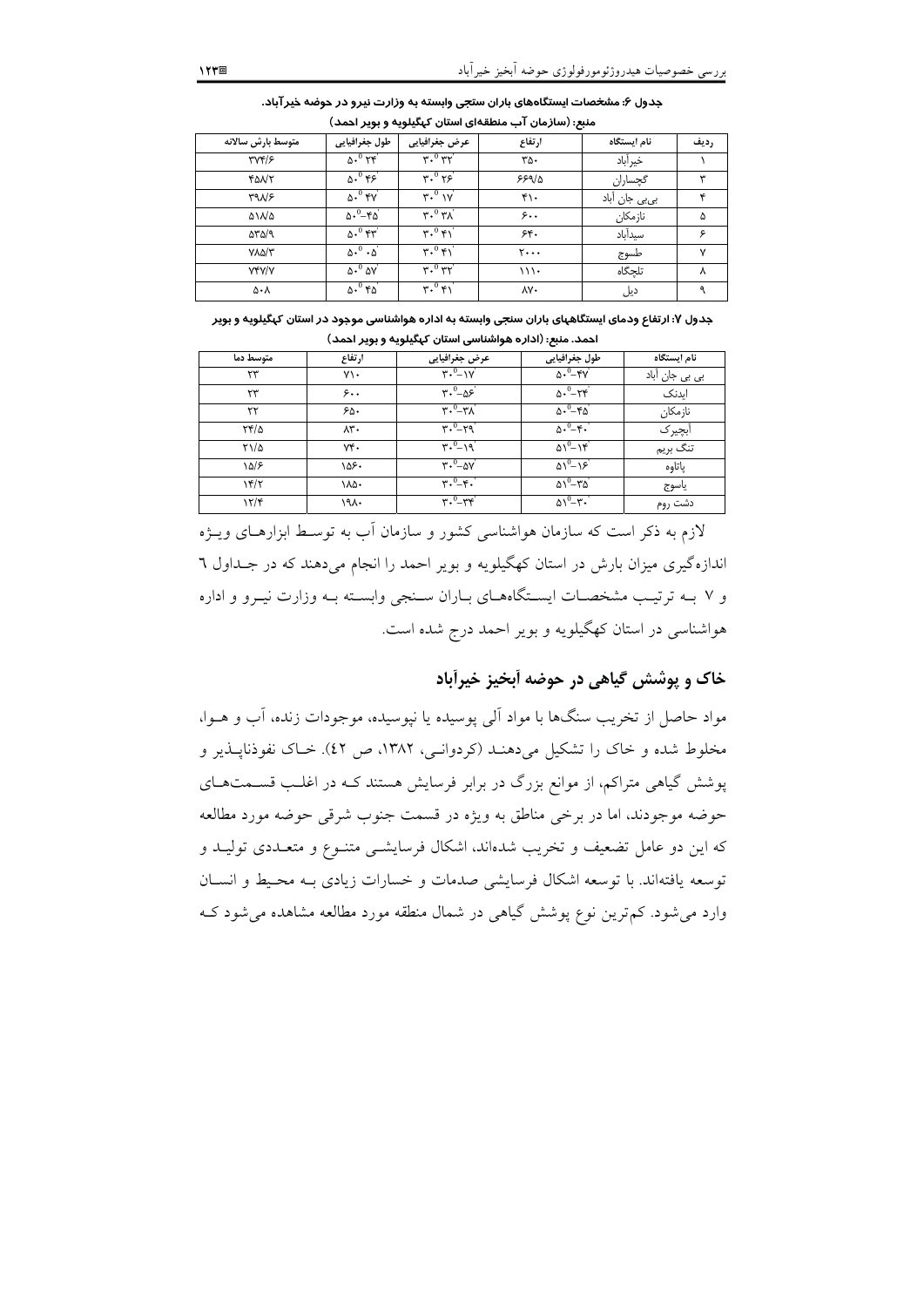بیش تر به کوه خائیز منتهی میشود و مرتفع میباشد. خاک در ارتفاعات، کم عمق و بافت اّن سبک تا متوسط می باشد. خاک نواحی تیهای کم عمق بـوده و نـواحی پـر شـیب بــدون خاک بوده و بافت خاک متوسط است. فلاتها دارای خاک عمیق تا بسیار عمیـق بـا بافـت بسیار سنگین هستند. دشتهای دامنهای دارای خاک عمیق تا بسیار عمیق و بافت سنگین تا بسیار سنگین هستند. به طور کلی، در منطقه مورد مطالعه رژیم حرارتی و رطوبتی خاک در زیر گروه انسیتی سول قرار مـیگیـرد (مهندسـان مشـاور زومـار، ۱۳۷٤، ص ٥٤). پوشـش گیاهی نقش و اهمیت زیادی در تشکیل خاک و جلوگیری از فرسایش، تنظیم جریــان هــای رودخانهای و تکوین اشکال کارستی و… دارند. تیپهای گیاهی اغلب تیپ بلـوط انبـوه، تيب بلوط غير انبوه، تيب بادام غير انبوه، يسته، كنار و غيره مي باشند كه داراي تاج يوشش ۲۵ تا ٤٠ درصد و گرايش متوسط تا فقير مي باشـند. جنگــا هــا (عمــدتاً بلــوط) در ارتفــاع ۱۰۰۰ تا ۲۲۰۰ متر گسترش دارند و ارتفاعات بالای ۲۲۰۰ متر عموماً مرتعی هستند کـه در حدود ۷۰ درصد از کل مساحت حوضه را (دراین محدوده ارتفـاعی) شـامل مـیشـود. در واقع چشمانداز جنگلی حوضه مورد مطالعه را درخت بلوط تشکیل داده است (مهندسان مشاور زومار، ١٣٧٤، ص ٧٣).

## هيدرولوژي حوضه أبخيز خيرأباد

هیدرولوژی'، در زبان فارسی مترادف آبشناسی است. مساحت، شکل، زاویه شبب، جهت شیب، ارتفاع، یوشش زمین و… همگی در رفتار هیدرولوژی حوضهها نقش اساسی دارند. نقش ترکیبی فیزیوگرافی و هیدرولوژی در تشکیل اشکال فرسایشی آبی در نواحی مختلف مشاهده می شود (موحد دانش، ۱۳۷۳، ص ٥٥).

مساحت حوضه با استفاده از نرم افزار ۹. ۲- Arc GIS محاسبه گردیـد کـه ۰۷- /۲۳۹ کیلومتر مربع بود. از آنجایی که حوضههایی که بین ۱۰۰۰تــا ۵۰۰۰کیلــومتر مربــع مســاحت دارند در دستهبندی حوضهها از نظر مساحت در گروه متوسط قرار می گیرد، لذا این حوضه در گروه حوضههای متوسط قـرار مـی گیـرد (احمـدی، ۱۳۷۸، ص ۱۲۳). محـیط حوضـه

2. Hydrology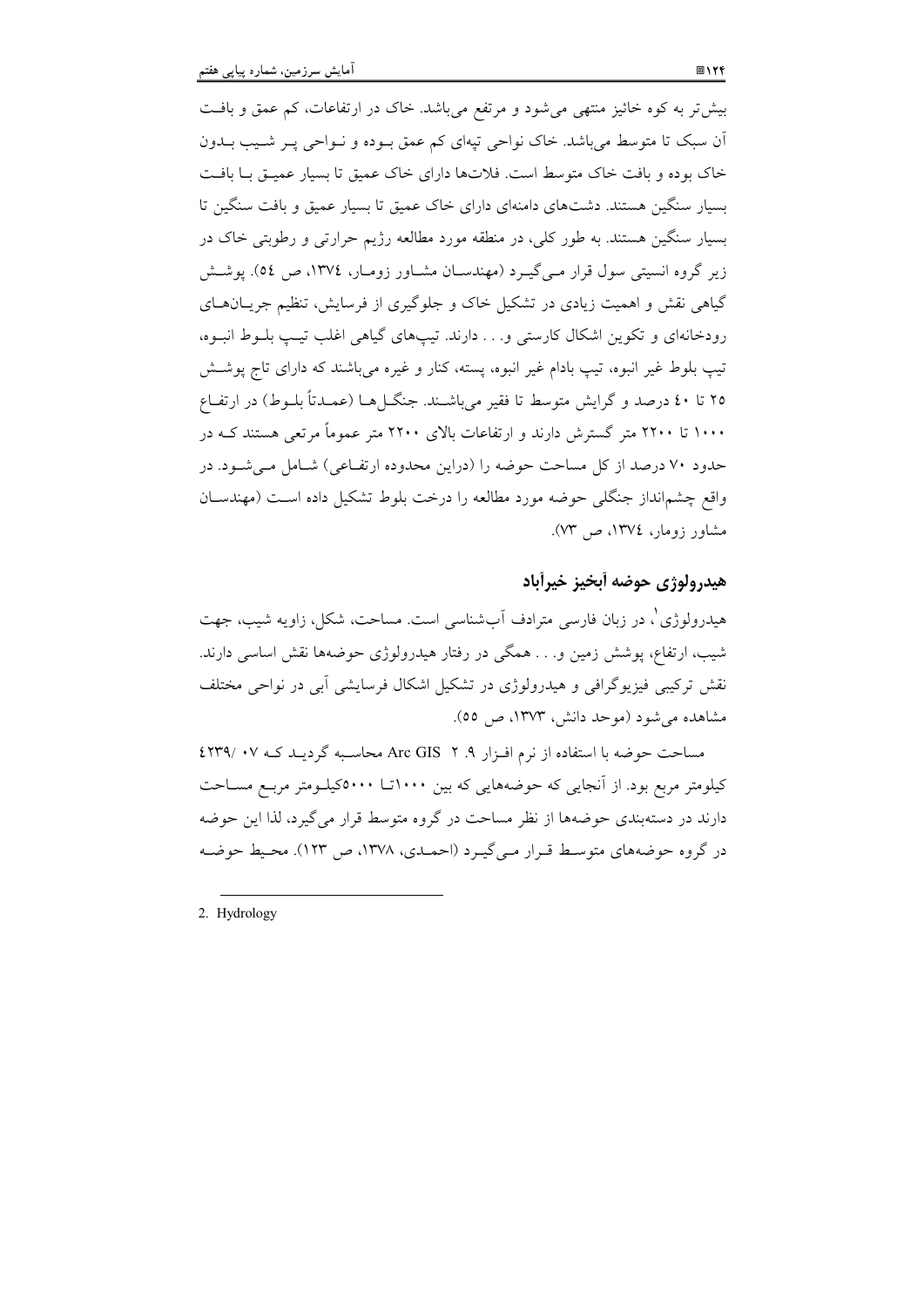٣٣٧/٧ كيلومتر محاسبه شده است. بيشينه ارتفاع حوضه ٣٤٤٦ متر و كمينه ارتفـاع آن ٢٢٠ متر از سطح دریا و در محل خروجی حوضه میباشد. ارتفاع متوسط حوضه ۱۱٤٨/۳۰ متـر محاسبه شده است. زهــــــــکش اصلی حوضـــــه خـــــير آباد میباشــد و طـــــول آبراهــه اصلی تا خروجی حوضه ۱۰۰ کیلومتر است. رتبه بندی اَبراهههای حوضه مورد مطالعـه بـه روش استرالر صورت گرفته و نشان می دهد که تعداد کـل اَبراهــهـا ٦٨ شــاخه و مجمــوع طول آنها ۸۱٤/۹۸ کیلومتر میباشد. لذا تراکم شبکهای جریانهای سطحی زیاد است و ایس مقدار از تقسیم طول آبراههها بر مساحت حوضه به دست آمده که عدد ۰/۱۹۲ حاصل شده است. یعنی به ازای هر کیلومتر مربع مسـاحت حوضـه، ۱۹۲/۰ کیلـومتر بـر کیلـومتر مربـع جريان سطحي وجود دارد.

| طول أبراههها(متر)                | تعداد أبراهههاى هر رتبه | رتبه |
|----------------------------------|-------------------------|------|
| $\Delta$ - $Y$ /9 $\Delta$       | ۵۴                      |      |
| 181/01                           | ١.                      |      |
| $\lambda \Delta / \lambda$       | ۳                       | ۳    |
| 50/75                            |                         | ۴    |
| $\lambda$ / $\gamma$ / $\lambda$ | ۶۸                      | جمع  |

جدول ٨: وبژ گیهای شبکه جریانهای سطحی جوضه خبر آباد. منبع: (محاسبات نگارندگان)

شبکه جریانهای سطحی از به هم پیوستن آبها، اَبراهههـا و رودخانـههـای داخـل یـک حوضه اَبِرِيزِ تشكيل مي شود. تراكم شبكه اَرايــش اَبراهــهاي و الگوهــاي كلــي اَن چنانچــه ناشی از فعالیتهای تکتونیکی نباشد، از نظر ژئومورفولوژی به ویـژه در تعیـین فراینــدهای فرسایشی دارای اهمیت زیادی است. مطالعه این الگوها اطلاعات با ارزشی در مورد میـزان نفوذیذیری، جنس سنگ یا مقاومت آنها و ساختمان زمین شناسی در اختیار ما قرار می دهــد (رامشت، ١٣٨٤، ص ٣٢).

برای تعیین وضعیت انشعابهای آبراهههای یک آیخیز و پیا مقایسیه دو آیخیـز از نظـر چگو نگی شبکه آبراههها از ضریب شاخه شدن استفاده می شـود. بـرای حوضـه خیر آبـاد از رابطهي (١) كه توسط استرالر ارايه شده محاسبه شده است: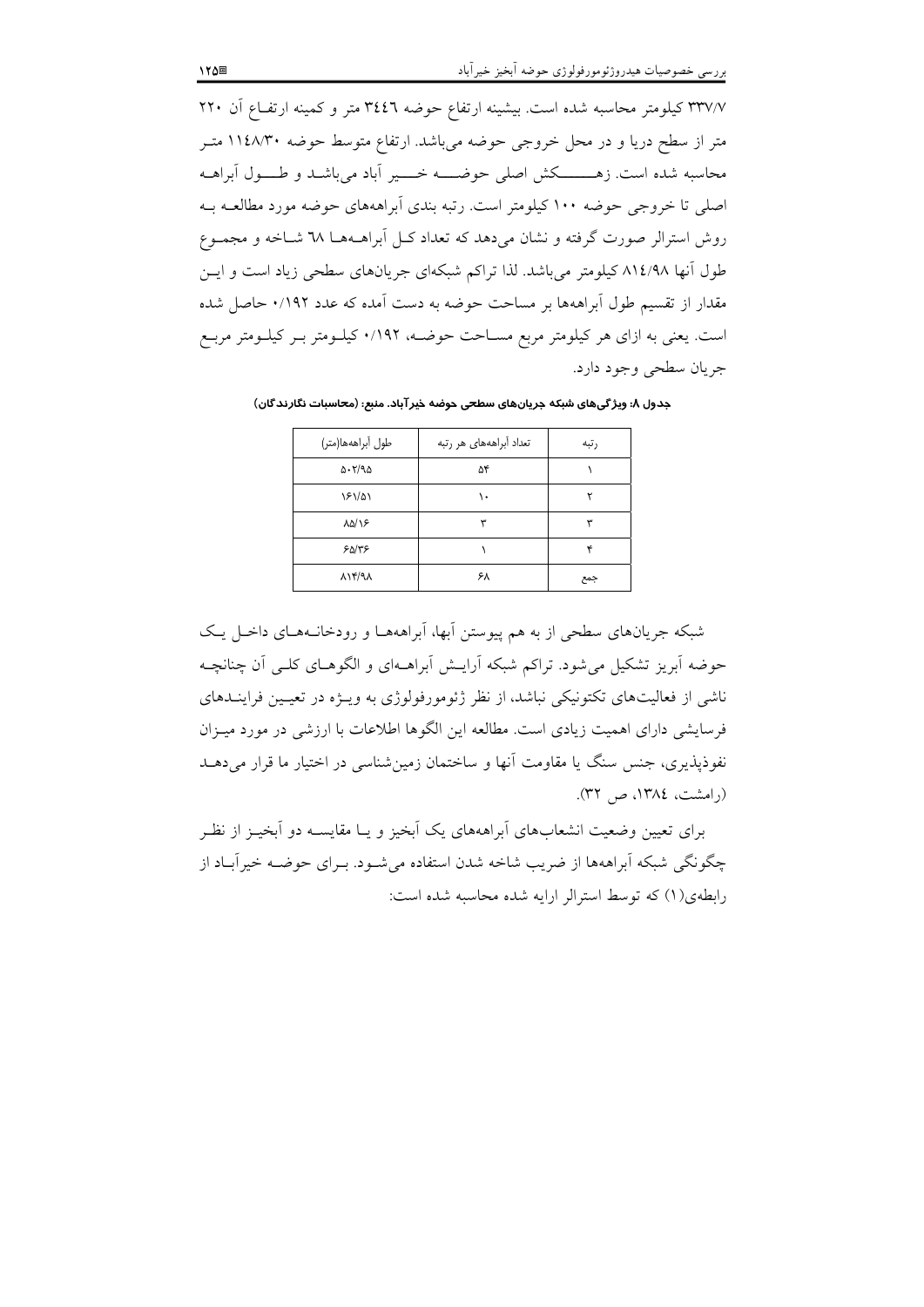$(1)$  وابطه

 $R_h = R_b = \frac{N_u}{N_{u1}} \left(\frac{1}{u-1}\right)$  $\frac{370}{88} + \frac{88}{16} + \frac{16}{2} + \frac{2}{1}\left(\frac{1}{54}\right) = 3/98$ عدد۳/۹۸ بیانگر این نکته است که حوضه دارای شاخههـای زیـادی اسـت و بـه دلیـل افزایش ذخیره موقت آب در شبکه آبراههها زمـان تمرکـز زیـاد مـیباشــد و حوضــه دارای شبکه زهکشی معمولی است. شکل حوضه خیرآباد به دایره نزدیک است کـه عـدد ١/٤٥ را .<br>نشان میدهد و بیانگر آن است که حوضه دارای شبکه زهکشی معمولی است. ضریب هــم-بستگی حوضه ٨٤/٠ محاسبه گردیده و بیان میکند که تویوگرافی منطقه همگن نمـیباشـد. با روش سیستم طبقهبندی استرالر حوضه مورد مطالعه از نظر رتبه بندی به ٦٨ رتبه تقســیم شده است. در شکل ٤ ديده مي شود که شبکه آبراههاي در استان به ٤ نوع طبقه بندي شـده است.



شکل٤: نقشه شبکه آبراههای حوضه خیر آباد

شيب و جهت شيب در حوضه أبخيز خيراًباد جهت شیب یکی دیگر از متغیرهـای مهـم و تأثیرگـذار بـر رژیـم جریـانهـای اَبـی و نیـز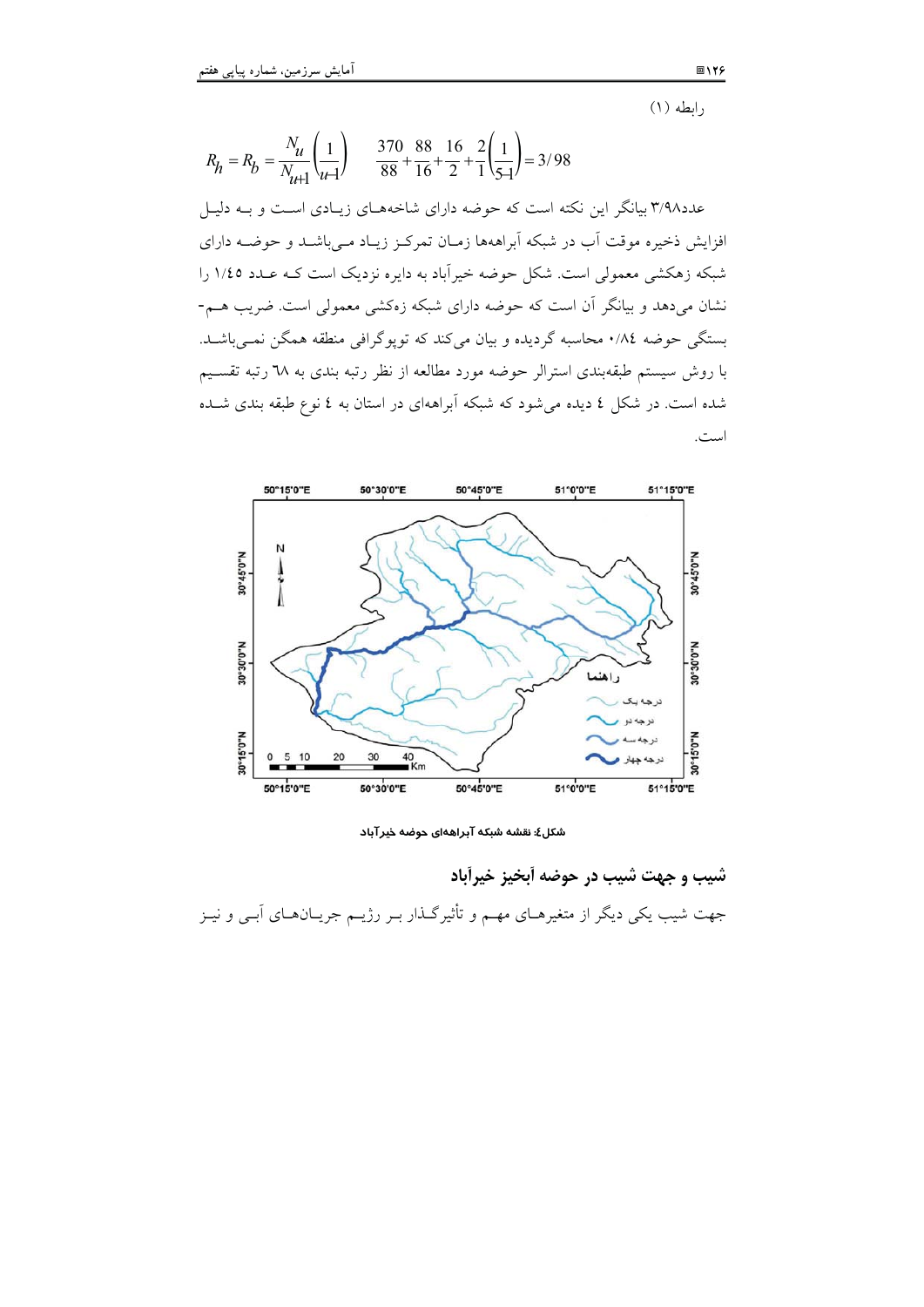تکسوین اشکال ژئومورفولوژی گوناگون در دامنههـا مـیباشـد. در حوضـه مـورد مطالعـه دامنههای رو به جنوب مرطوبتر و دارای پوشش گیـاهی متـراکم تــر و در نتیجــه در برابــر فرسایش مقاومتر هستند، درحالی که دامنههای رو به شمال دارای پوشش گیاهی تنک بـوده و در آنها فرسایش شدیدتر است. شیب حوضه نقش اساسی در میزان رواناب، مقدار نفـوذ، شدت سیلابها و میزان فرسایش دارد و به بیان دیگر شیب حوضه از عوامل حایز اهمیت در تعیین توان اَبدهی حوضه است (علیزاده، ۱۳۸۲، ص ۸۲). تشکیل خاک، یوشش گیاهی، نفوذيذيري، حركات دامنهاي و. . . تحت تأثير شيب قرار دارند (Chelorely, 2000, p 237). در نواحی کوهستانی شیب زیاد باعث تمرکز سریع اَب ناشی از رگبارها و در نتیجه وقــوع سیلابهای خسارت بار میشـود. شـیب متوسـط حوضـه خیراَبـاد بـه روش اسـترالر ٰ بـه میزان ۱۲/۲۰درصد محاسبه شده که این نکته نشان دهنده تمرکز سـریع روان آب و سـرعت زیاد جریانهای سطحی دراین حوضه است و زمان تمرکز حوضه به روش کـرپیچ ' ۱۲/۹۰ بر ساعت محاسبه شده است. در جدول (۹) مساحت و طبقات شـیب حوضـه بــه تفکیـک مندرج میباشد. شکل ٥ پهنهبندی شیب در حوضه مطالعاتی را نشان میدهد.



شکل ۵: پهنه بندی شیب در حوضه آبخیز خیرآباد

1. Strahler

2. Krpych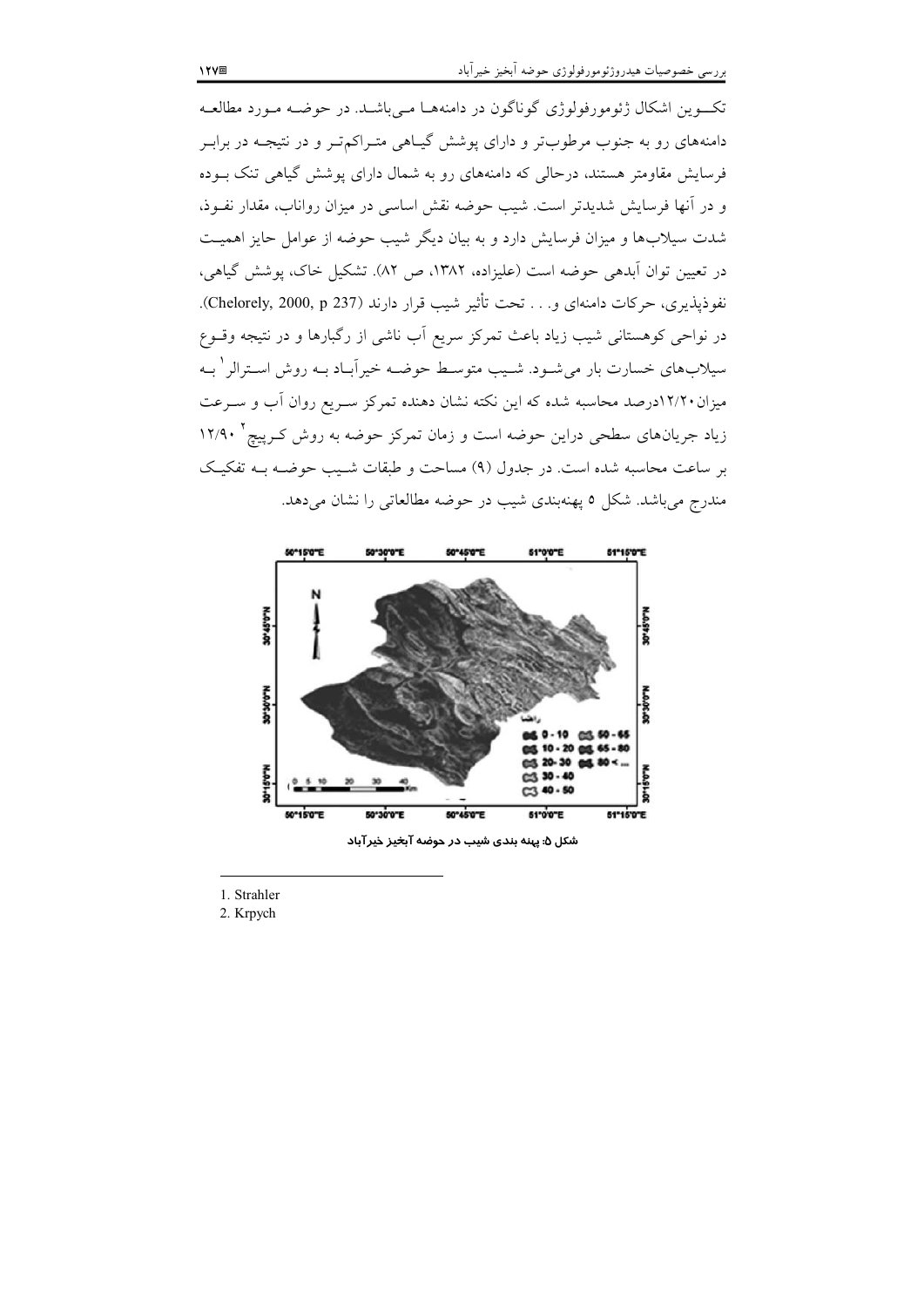| مساحت به متر                                              | مساحت (Km)               | طبقات شيب                            | شيب ميانه   |
|-----------------------------------------------------------|--------------------------|--------------------------------------|-------------|
| $YYYYYYA-YYYY$                                            | <b>TYYY/TY</b>           | $\cdot$ - \ $\cdot$                  | ۵           |
| 901.51515/27                                              | 901.8                    | $\cdots$                             | ١۵          |
| $\Delta V V 998 V \cdot V$                                | $\Delta V/\gamma \gamma$ | $Y - Y -$                            | ۲۵          |
| ٢١۶۴۵٣١٧٣/٨٠                                              | ۲۱۶/۴۵                   | $\mathbf{r} \cdot -\mathbf{r} \cdot$ | ۳۵          |
| <b>۶۴۶۱۶۴۷۷/9۳</b>                                        | 58/51                    | $f - \Delta$ .                       | ۴۵          |
| $1111 - 177777777$                                        | ۱۸/۸۹                    | $\Delta - 5\Delta$                   | AV/A        |
| $Y^*$ $M$ $Y^*$ $Y^*$                                     | $Y/f\lambda$             | $50 - 1.$                            | $YY/\Delta$ |
| $\mathbf{r}^q \mathbf{v}^r \cdot \mathbf{r}^r \mathbf{v}$ | $\cdot$ /۳۹۸             | $\lambda \cdot \leq$                 | ٩.          |

جدول۹: توزیع شیب در حوضه خیرآباد. منبع: (محاسبات نگارندگان)

## ژئومورفولوژي ساختماني حوضهآبخيز خيرآباد

استان کهکیلویه و بویراحمد در نوار چینخورده زاگـرس مرکـزی واقـع شـده کـه از نظـر شکلهای زمین ساختی به سه ناحیه متمایز به شرح زیر قابل تقسیم است:

> الف) ناحيه چينخورده بيرون زده` ب) ناحيه چينخورده يوشيده <sup>۲</sup> ج) ناحیه رورانده زاگرس<sup>۳</sup>

وجود سنگهای کربناته با ضخامت زیاد از یـک طـرف و غلبـه اقلـیم گـرم و خشـک بیابانی و نیمه خشک معتدل از طرف دیگر شـاخص هـای اصـلی تعیـین کننـده وضـعیت ژئومورفولوژیک حوضه مے باشـند. سـاختار کلـی منطقـه مطالعـاتی شـامل تاقـدیس۱مـا و ناودیس های منظمی است که به لحاظ چین خوردگی لایههـای سـنگی در طـی زمـانهـای زمین شناسی در عرصه زاگرس چین خورده شکل گرفتـهانـد. ایــن عــوارض سـطحی دارای روند موازی و در راستای امتداد کلی شمال غرب–جنوب شـرق مـیباشـند. در ایــن میــان حضور طبقات تخریبی گورپی و پابده، آغاجاری و لهبـری و تبخیـریهـا (گچسـاران و تـا حدي ميشان) حاكي از وجود ديگر كنترلكنندههاي ژئومورفولوژي در منطقه است.

از جمله مهم ترین رودخانههای حوضه آبخیز مورد مطالعه، رودخانه خیرآباد است که به

<sup>1.</sup> Exposed folded belt

<sup>2.</sup> Unexposed folded belt

<sup>3.</sup> The thrust zone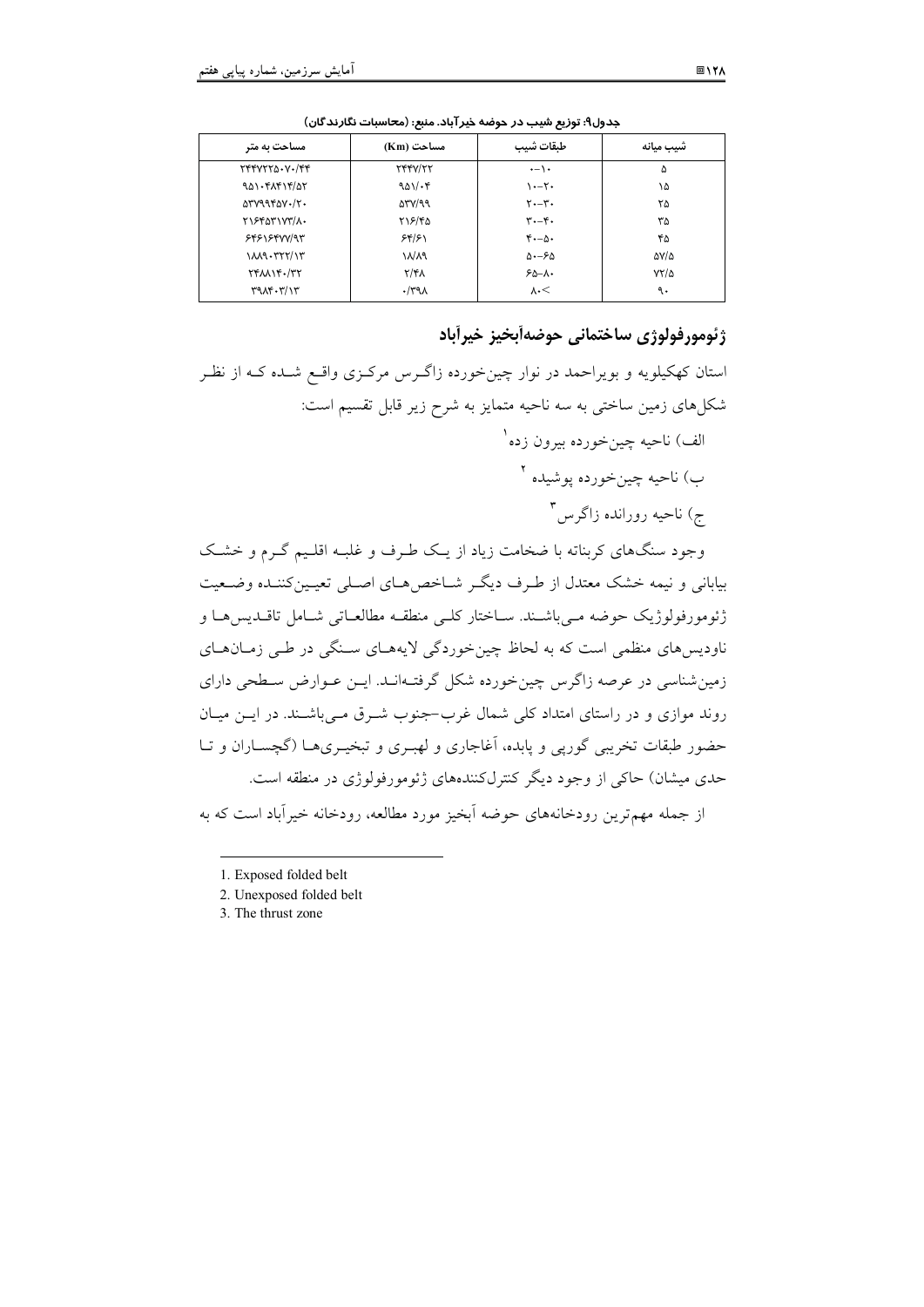جز در بخشی از مسیر خویش که تبعیت از رویـدادهای تکتـونیکی را پذیرفتـه اسـت، در مابقی مسیر خود به مثابه یک رودخانه آنتسدنت همل می نماید و مسیر خـود را در میـان رویدادهای تکتونیکی حفظ میکند، بدین معنا که رودخانه مـورد بحـث در یـبی دورههـای زمین شناسی مسیر خود را از میان تاقدیس ها و ناودیس های متعدد به پیش بـرده و بــا قطــع محور تمامی اَنها نهایتاً خود را به مکان نهایی (خروج از حوضـه اَبریـز) رســانیده اســت. رودخانه در زمان جریان بر روی سازندهای نرم و فرسایش پذیرنظیر گچساران و آغاجاری (به انضمام بخش لهبری) و نیز رسوبات کم شیب کواترنری، پهن شده و با شـدت جریـان کم تری جاری می گردد. در این حالت فرسایش در مسیر رودخانه کم تر بوده، امـا فرسـایش کنارهای غالب است. بیش ترین فرسایش کنار رودخانهای خصوصـاً در بخـش۵هـای انتهـایی مسیر رودخانه خبرآباد دیده می شود. جریان رودخانه بر روی سازندهای سخت به گونـهای دیگر است، به نحوی که مسیر رودخانه در هنگام عبور از سازندهای سخت نظیر آســماری و بختیاری باریک شده و به صورت v درمی آید. در این حالت دبی افزایش می یابد و میزان فرسایش کف بستر به بیش ترین میزان خود می رسد، اما فرسایش کنارهای غالباً تا حــدودی كاهش پیدا می كند. بخشهای شمال- شمال شرق و شرق حوضه خیرآباد از كوههای بلنـد و درههای کم عرض و عمیق تشکیل شده است. بخشهای شمال- شمال غــرب، غــرب و جنوب از کوههای کمارتفاع و درههای پست و عریض تشکیل گردیده است و کوههای آن از روند چین خوردگی زاگرس، یعنی روند شمال غرب – جنـوب شـرق تبعیـت مـی کننـد (نقشه زمین شناسی استان، ۱۳۸۲، ص ۹۵).

#### سیستمهای ارضی و برخی ویژگیهای حوضه آبخیز خیرآباد

ژئومورفولوژی علم مطالعه و بررسی اشکال ناهمواریهای زمین است. این دانش به ماهیت منشأ و تحول اشکال زمین، فرآیندهای تشکیل آنها و ترکیب مـواد سـازنده آنهـا مربـوط می شود(زمردیان، ۱۳۷۲، ص ۳۲). این واژه اولین بار توسط کیـت ٔ در سـال ۱۹۸٤ بــه کـار

<sup>1.</sup> Ante cedent

<sup>2.</sup> Kieth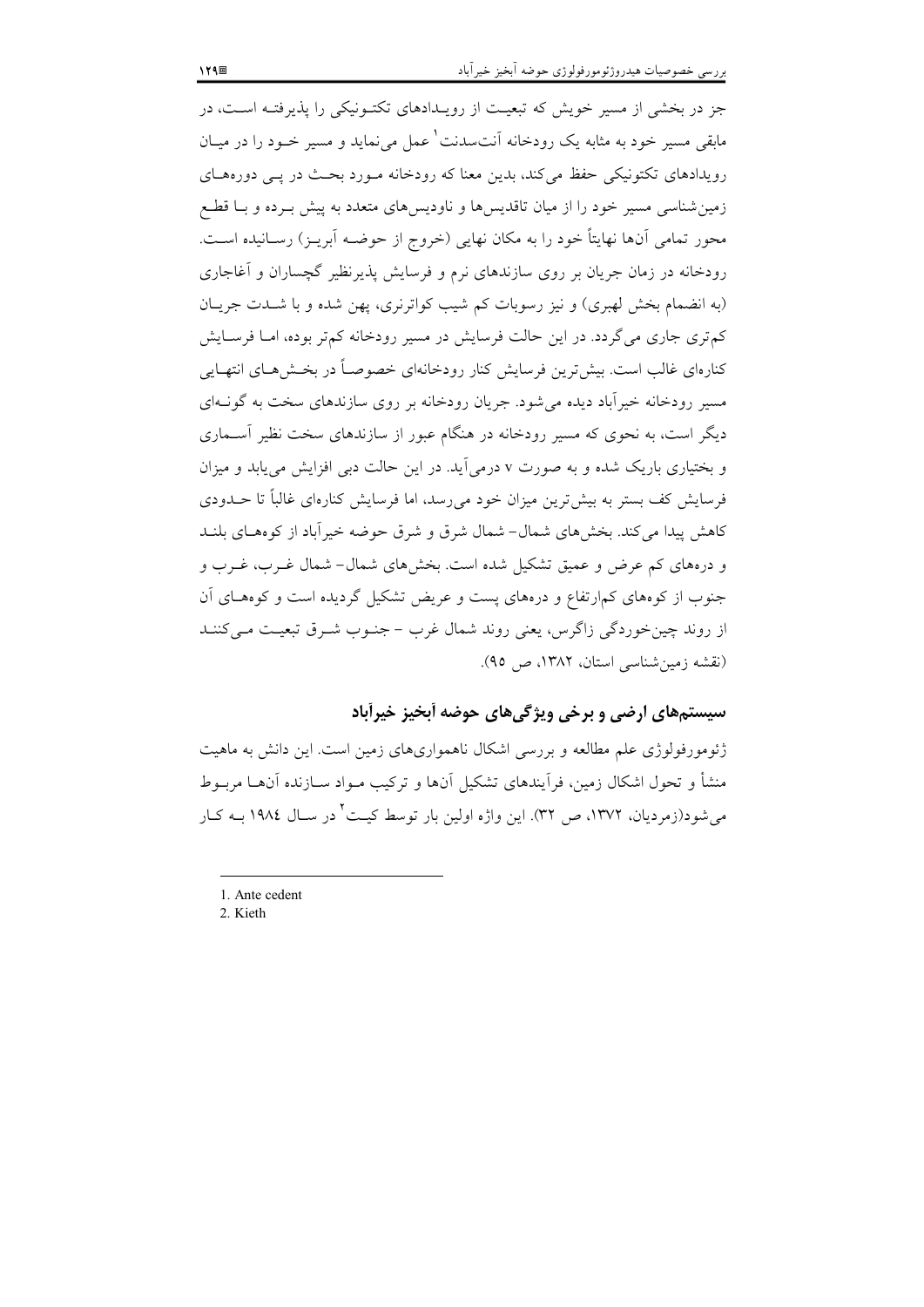گرفته شده و اصول موضوعه این علم به شـناخت فـرم اراضـی معطـوف اسـت و عناصـر شکل شناسی و عوامل مؤثر در ایجاد آن را شامل می شـود. سیســتمهـای ارضــی مبتنــی بـر تقسیمات واحدی کوچک و بزرگ است که چهره زمین را بهوجود مـی]ورد. چهـره زمـین معمولاً بيانگر وضعيت و مشخصه عملي عوامل طبيعي است. لذا چهارچوب تقسـيم بنــدي سطوح ارضی براساس فـرم نـاهمواریهـا، مـواد، جـنس و مراحـل تكـوين أنهـا اسـتوار شدهاست و عوامل فوق معیاری مسلم در مدیریت محیطی است ( Chotely et all, 2000, p  $(237)$ 

منطقه مطالعاتی منطقهای کوهستانی است و سنگهای کربناته آن غالباً سازندهای مقاوم به فرسایش را شکل داده است. فرم کوهستان عمدتاً از آهک و دولومیت تشکیل شدهاست.

در یک نگاه کلی می توان حوضه خیرآباد را به ۳ واحـد همگــن از لحــاظ مورفولــوژي یعنی کوهستان، تپه ماهور و دشت تقسیم کرد. در این میان، واحـدهای کوهسـتانی گسـتره وسیعتری را در بر داشته و واحد دشت وسعت کهتری دارد. با نگاه دقیقتر میتوان واحدهای دیگری از جمله دشت سر، دشت سیلابی را نیـز افـزود. لـذا در ایـن حوضـه ۳ واحد اصلی قابل تفکیک است که واحد کوهستان و تپهماهورها بیش تر پیرامـون حوضـه را در برگرفته، در واقع حوضه را باید با این واحدها معرفی کرد. مرتفع ترین کوههـای اسـتان، کوه دنا با ارتفاع ٤٤٠٩ متر و کوه نيل با ارتفاع ٣٥٣٥ متر بالاتر از سطح دريا مي باشد.

واحد کوهستانی حدود ۳۹/٦١ درصد حوضه را در بـر گرفتـه و بنـابراين حوضـه در منطقه کوهستانی واقع گردیده است که تنها کوهها در مـرز حوضـه حالـت سـتيغ دارنــد و پراکنش آنها در حوضه به صورت یال میباشد. بخش پایه کـوهی و تپـه مـاهوری حــدود ۳۱/۲ درصد حوضه و کوههای کم ارتفاع و دشت حـدود ۲٤/۱ درصـد حوضـه را شـامل میشود. کوههای خاییز و کوه سرخ با دریافت نـزولات جـوی و عبـور آن از طریــق درز و شکافهای زیاد خود، منشا و منبع اصلی آبهای سطحی و زیر سطحی حوضه مـی باشـد. چنانچه سرابها و چشمههای پای این کوه تغذیهکننده اصلی رودخانههای خیرآباد است.

مهمترین تاقدیسهای منطقه مورد مطالعه، تاقدیسهای کسوه سـیاه، نیـل، دلبـروک، دهدشت، دیل، خیز، میـــــش وخامی میباشد که مهم ترین آنها تاقدیس خامی بـا حــدود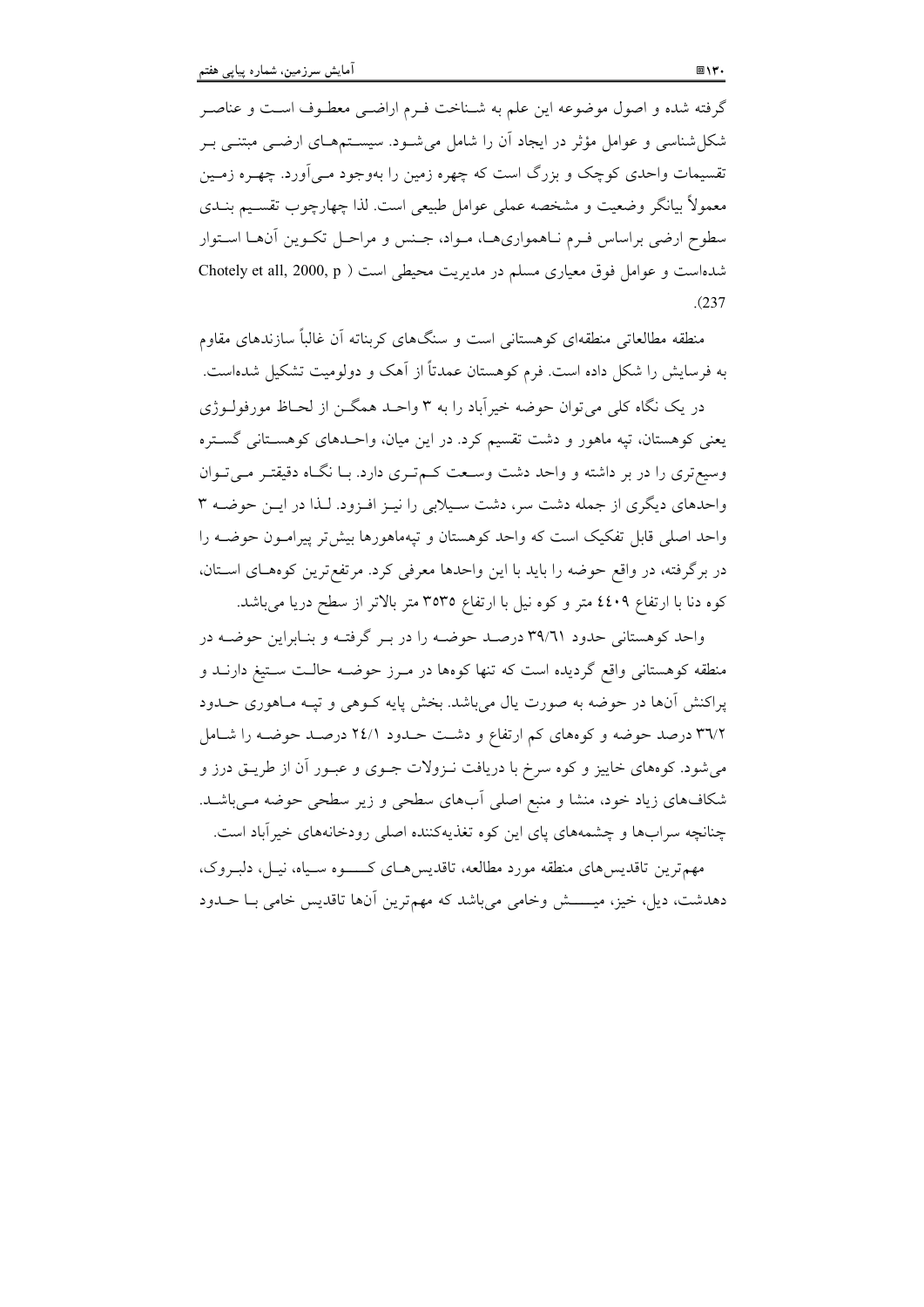۲۹۸۰ متر ارتفاع از سطح دریا است و بقیه تاقدیسهـا کـم|رتفـاع مـیباشـد. در جـدول ۸ مساحت و درصد این واحدهای ارضی دیده میشود. در شکل ۵ پهنه بندی این واحدهـای ارضی مشاهده میگردد. در جدول ۱۱ دستهبندی اشکال ظاهری زمین در حوضـه خیراًبـاد درج شده است. دیده میشود که سنگهای منطقه شامل سنگ کربناته، تخریبی، تبخیـری و رسوبات کواترنری است.

> جدول ۱۰: مساحت و درصد سیستم ارضی حوضه مساحت km2 درصد سيستم  $\sqrt{9}$  $\mathfrak{r}\mathfrak{r}\mathfrak{r}\mathfrak{r}\mathfrak{r}\mathfrak{r}\cdot\mathfrak{r}$  $A1$  $Y/2V$  $51Y/Y$  $A2$  $\lambda \Delta / \cdot 5$  $540000$  $A<sub>3</sub>$  $\mathbb{Q}/\mathbb{Z}$ ۳۸۴/۹۶  $B1$  $\Upsilon V/\Upsilon$  $\setminus \setminus \mathfrak{f} \mathfrak{q} / \mathfrak{q} \setminus$  $B<sub>2</sub>$  $\Upsilon \Upsilon / \Upsilon$  $1.55/510$  $\mathbf{C}$



شکل ۶: نقشه سیستمهای ارضی حوضه آبخیز خیرآباد

| رسوبات كواترنرى | س<br>تبخيرى | تخريبي         | كربناته     | ليتولوژى<br>مورفولوژی ارضی ۖ |
|-----------------|-------------|----------------|-------------|------------------------------|
| $P_4$           | $M_3$       | M <sub>2</sub> | $M_{1}$     | M كوهستان                    |
|                 | Н3          | H <sub>2</sub> | $\rm H_{1}$ | H تيه ماهور                  |
|                 | $P_3$       | P <sub>2</sub> | P,          | P دشت                        |

در جدول ۱۲ ویژگیهای سیستمهای ارضی حوضه آبخیـز خیراًبـاد درج شـده اسـت.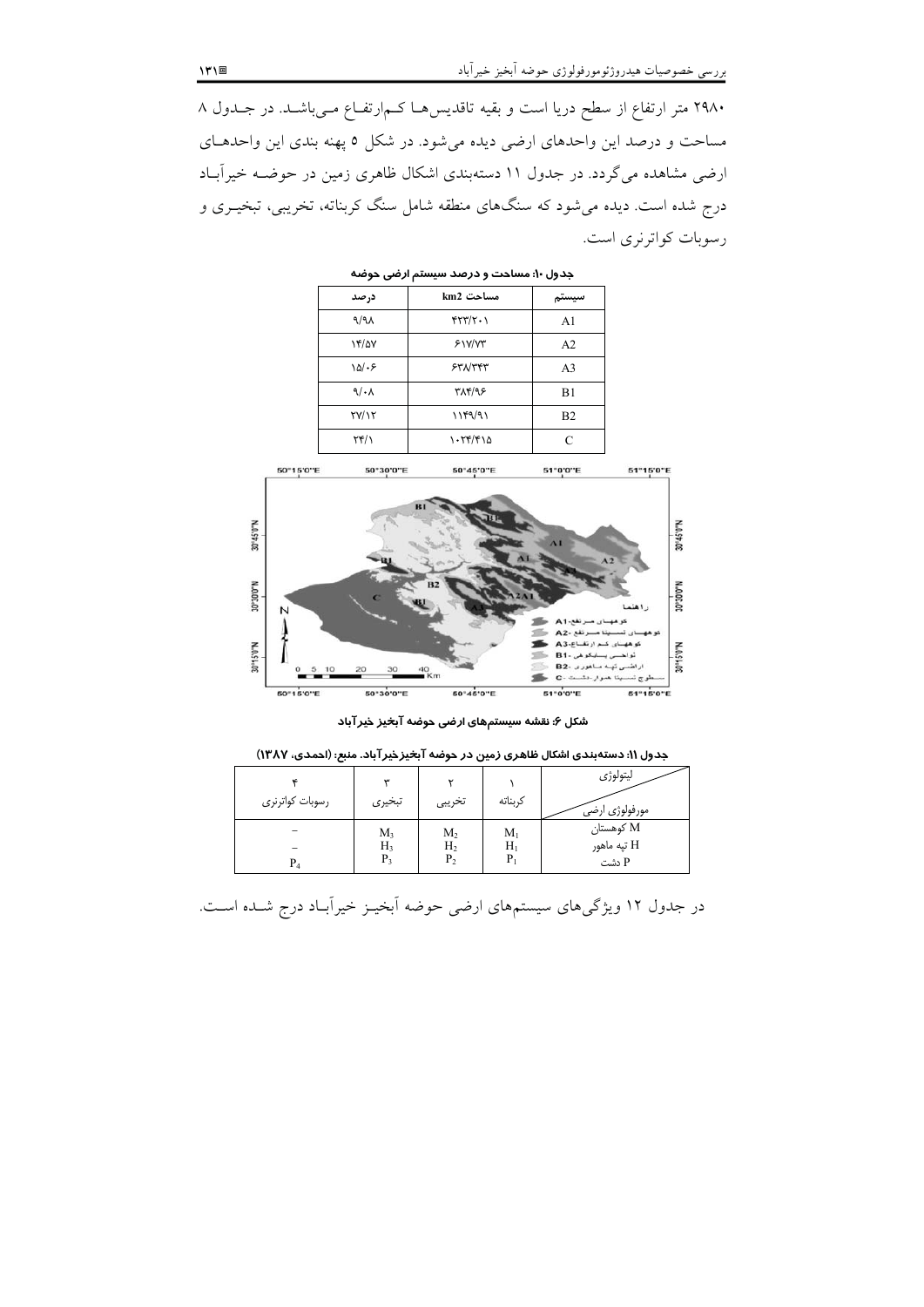دیده می شود که ۳ سیستم شامل ٦ واحد ارضی در منطقه وجود دارد که کاربری آنها اغلب مرتعی و کشاورزی میباشد.

| عمليات اصلاحي                                | محدوديت                       | نوع کاربری                                           | خاک                                          | خصوصیات کلی                                                                                 | درصد                  | مساحت          | واحد<br>أراضي  | سيستم          |
|----------------------------------------------|-------------------------------|------------------------------------------------------|----------------------------------------------|---------------------------------------------------------------------------------------------|-----------------------|----------------|----------------|----------------|
|                                              | عدم خاک                       | پوشش مرتعى                                           | پوشش خاکی خیلی<br>کم                         | کوههای مرتفع با قلل زیاد از<br>جنس آهک                                                      | A/A                   | YYY/Y.         | A1             |                |
|                                              | سنگريزه —<br>فرسايش<br>خاک    | پوشش مرتعى                                           | دارای خاکهای<br>نسبتاً نيمه عميق و<br>کم عمق | كومهاى مرتفع باقلل مدور از<br>جنس مارن و اُهک                                               | $Yf/\Delta Y$         | 51Y/Y          | A2             | $\overline{A}$ |
| کنترل فصل چرا و<br>رعایت تناسب دام<br>و مرتع | شیب زیاد–<br>تودەھاي<br>سنگی  | پوشش مرتعى                                           | دارای خاکهای<br>نسبتأ نيمه عميق              | كوههاى نيمه مرتفع با پوشش<br>گیاهی مرتعی نسبتاً خوب و<br>بافت مارنی با میان لایههای<br>اهكى | $\delta/2$            | $57\lambda/79$ | A <sub>3</sub> |                |
| عمليات بيولوژيک<br>مثل بذرکاری و<br>کپه کاری | سنگريزه<br>سطحى-<br>فرسايش    | پوشش مرتعى                                           | دارای خاکهای<br>نسبتاً خوب و<br>عميق         | کوههای نیمه مرتفع با پوشش<br>گیاهی مرتعی خوب، بافت<br>مارنی و رسی                           | 9/4                   | 414/98         | B1             | B              |
| كنترل فصل چرا و<br>تناسب دام و مرتع          | سنگريزه<br>سطحی–<br>فرسايش    | پوشش مرتعى<br>کشتزارهای دیم، گندم<br>و جو و کشت اّبی | دارای خاکھای<br>نسبتأ خوب و شيب<br>مناسب     | کوههای کم ارتفاع تا پوشش<br>گیاهی مرتعی خیلی خوب بافت<br>مارنی و رسی                        | <b>TV/17</b>          | 1199/91        | B <sub>2</sub> |                |
|                                              | در بعضی<br>موارد عدم<br>زهكشى | کشتزارهای آبی و<br>بيشهزارها و محصولات<br>كشاورزى    | دارای خاکهای<br>عميق و مناسب                 | دشتهای رودخانهای بدون<br>شیب دارای زهکشی اصلی و<br>تراس های أبرفتی حاشیهای                  | $\Upsilon f/\Upsilon$ | 1.74/410       | $\mathcal{C}$  | $\mathcal{C}$  |

جدو ل ۱۲: خصوصیات و ویژ گیهای سیستمهای ارضی حوضه آبخیز خیرآباد. منبع: (محاسبات نگارنده)

فرسایش کنار رودخانهای در مسیر رودخانههای اصلی حوضه زیاد به چشم مـی خـورد. در این نوع فرسایش جریان آب، به ویژه آبهای گل آلود حاوی دانـههـای ریـگ، شــز و غیره، موجب سایش وشسته شدن دو طرف بستر و حمل مواد بیش تر با خود می شـوند. بـا این عمل، زمینهای دیواره بستر استحکام خود را از دست داده و به تدریج فرو میریــزد و با افزایش مواد خاکی در آب، وزن مخصوص آن بـیش5تـر و قــدرت و نیــروی تخریــب آن زیادتر می شود. این اشکال فرسایشی در زمینهایی با جنس خاک سست، بـیش تـر توسـعه می پابند. در مناطقی که با دخالت انسان در مسیر رودخانهها بـه اشکال مختلف، از جملـه باغداری و کشاورزی در دشتهای سپلابی و تنگ کردن مجراها برای کباربریهبای دیگ همراه باشد، ايجاد اين گونه اشكال تشديد شـده و خسـارت بـار خواهنـد شـد (طالقـاني، ۱۳۸۱، ص ۲۳). به دلیل نرم بودن جنس رسوبات در مواقع سیلاب، فرسایش مداوم کناری در بستر رودخانه شدیداً حاکم است. فرسایش کنـار رودخانـهای خصوصـاً در بخـشهــای انتهای مسیر رودخانه دیده می شود و جریان رودخانه بر روی سازندهای سخت به گونـهای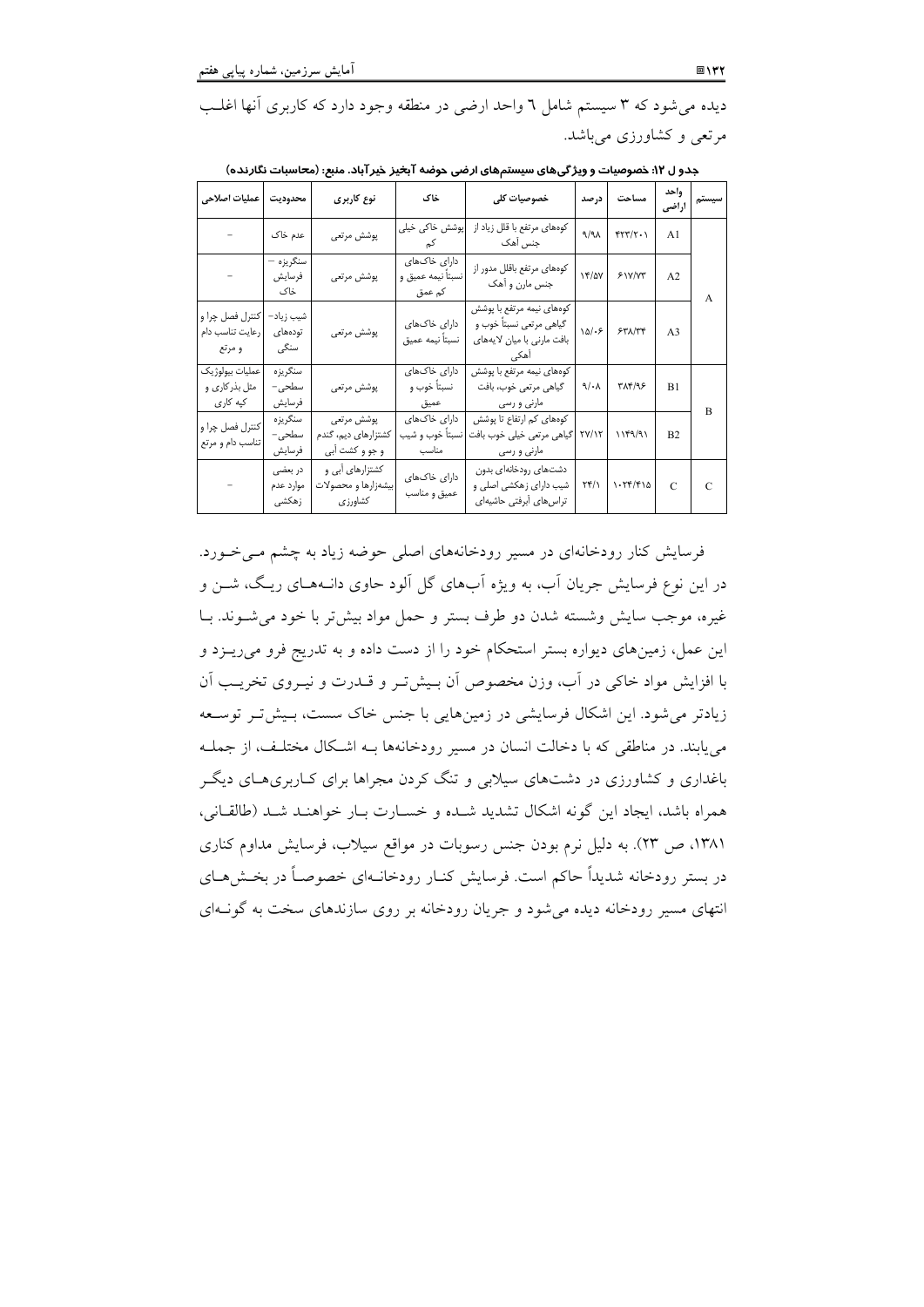دیگه است به نحوی که مسیر رودخانــه در هنگــام عبــور از ســازندهایی نظیــر آســماری و بختیاری باریک شده و به صورت V در می اَید. کنارههای بستر رودخانه همواره در معرض آب بردگی و فرسایش هستند و بخشهای کنار رودخانه کـه از سـنگهـای سسـت و نـرم تشکیل شدهاند به وضوح دیده می شود.

دشت سیلابی، سطحی اَبرفتی است که با اَبراهه در ارتباط است و اغلب از اَب پوشیده می شود. اندازه دشت سیلایی معمولاً به میزان تخلیه رود بستگی دارد. البتـه نقـش عوامـل دیگر را نیز نباید از نظر دور داشت، میزان شیب طـولی اَبراهــه اصـلی، میــزان بــار رســوبی سیلاب و ساختار تویوگرافی درههای رودخانهای از دیگر عوامل مـوثر در گسـترش و یـا عدم گسترش دشتهای سیلابی است. به این معنـا کـه مـواد نهشـته شـده در دشـتهـای سیلابی کرانههای رودخانهای را از بالا دست برداشته و بـا کـاهش شـیب و بـه دنبـال آن کاهش قدرت رودخانهها مواد حمل شده به جای گذاشته می شوند. در حالی که جریانهای با سرعت زياد و بدون كـاهش چنـدان در قـدرت و سـرعت از حوضـه خـارج مـىشـوند (طالقانی، ۱۳۸۱، ص ۱۳).

#### اشکال کارستی حوضه<sup>۱</sup>

کارست، در زبان اقوام کهن اروپائی به معنا منطقه سنگی است. کارست، ناحیـهای اسـت نزدیک کشور یوگسلاوی سابق که سنگهای آهکی آن در اثر فرآیندهای فرسایشبی منظره خاصی پیدا کرده و به همین دلیل ژئومورفولگها ناهمواریهای سنگهای آهکـی در سـایر نقاط را نواحی کارستی می نامند. به طور کلی عوامل تخریب و فرسایش در روی سنگهای آهکی ناهمواریهای جالبی به جا می گذارند که ناهمواری کارستی نـامگـذاری مـی شـوند (طالقانی، ۱۳۸۱، ص ۱۵). اشکال کارستی در سـازندهای آهکـی منطقـه کوهسـتانی شـرق حوضه یعنی کوه خائیز، از جمله اشکال ژئومورفولـوژی هســتند کــه در واحــد کوهســتان مشاهده می شوند. در این کوه مراحل کارستی از تشکیل حفرههای کوچک سطحی تا ایجاد حفرهها، درههای کور، درههای معلـق، غــار و رودخانــه زیــر زمینــی قابــل مشــاهده اســت.

\. karst features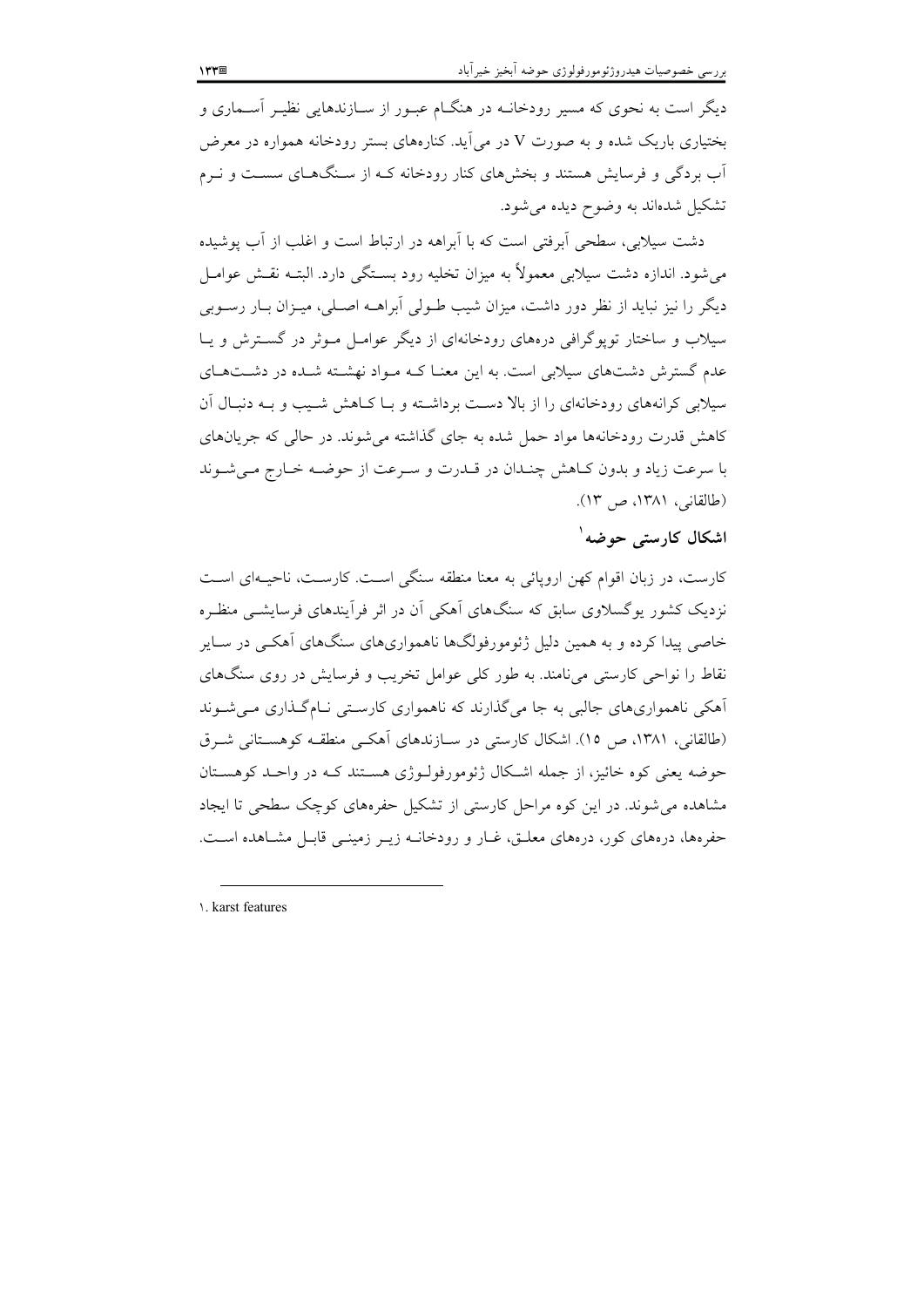گسترش فرسایش کناری و خندقی در آبراهههای حفر شده در میان لایههای گچـی، شـیلی و مارنی سازند گچساران باعث فرسوده شدن اراضی منطقه است.

از نظر سنگشناسی در امتداد زاگرس مرتفع، آهکهای تـودهای مربـوط بـه دوران دوم (کرتاسه) و در زاگرس چین خورده نخست آهک آسماری و سپس آهک گروه بنگستان از نظر ایجاد رخسارههای کارستی نقش بیش تری دارند. از نظر رخسارههـای کارسـتی، تختـه سنگهای بسیاری از کوههـای زاگـرس رورانـده بـه صـورت حوضـه وسـبعی از عملکـرد لاییههای خطی و دانه دار درآمـده اسـت(اطلـس زمـین شناسـی ایـران، ۱۳۸۲، ص۹۵). در تاقدیس زاگرس به دلیل فعالیت نیروهای تکتونیکی و عوامل دیگر مانند تخریب مکسانیکی، درز و شکاف در سنگهای آهکی ایجاد شده، که آب به داخـل آن نفـوذ نمـوده و موجـب توسعه درز و شکافها گردیده و سازندهای کارستی را به وجود آورده است.

# تشدید فرسایش ناشی از فعالیتهای انسانی در منطقه

فرسایش در اصل یک پدیده طبیعی است و در هر صورت روی میدهد و فرسایش طبیعی غیر قابل کنترل است، لـیکن نکتـه مـورد توجـه در جهـان امـروز فرسـایش تشــدیدی یــا آنترویوژنیک است که ناشی از بهرهبرداری نادرست یــا بـیش از حــد در بخشــی از زمــین می باشد. با این نوع فرسایش بشر می تواند مقابله کند و از میزان آن بکاهد. در منطقه مـورد مطالعه، با توجه به کمبود زمین و وابستگی اقتصادی مردم به منابع محیطـی، منـابع محـدود موجود در معرض تخريبند. به عنوان نمونه، توسعه گالي ها و عميق شدن دروها و تخريب زمینهای حاشیه رودخانهها و چرای بسش از حـد دامهـا در مراتـع دامنـههـای شـيبدار، تخریب جنگل های بلوط، باعث افزایش بار رسوبی و گل آلود شدن رودخانـههـا و افــزایش قدرت سیلابها شده است. کشاورزان با توجه به کم بازده بودن زمینها بـه دلایلـی مثـل شیب زیاد زمینها و مخاطرات طبیعی مثل سرمازدگی و خشکسالی مجبورند بـرای تـامین معاش، سطوح بیش تری را به زیر کشت ببرند و اجازه آیش به زمـینهـای زراعـی ندهنـد، بدین مفهوم که برای تصرف زمین بیش تر به شیبهای تندتر دست اندازی کرده و با تـوالی کشت روی زمینهای موجود، باعث کاهش مـواد آلـی و فرسـایش پــذیری بـیش تـر خــاک شدهاند.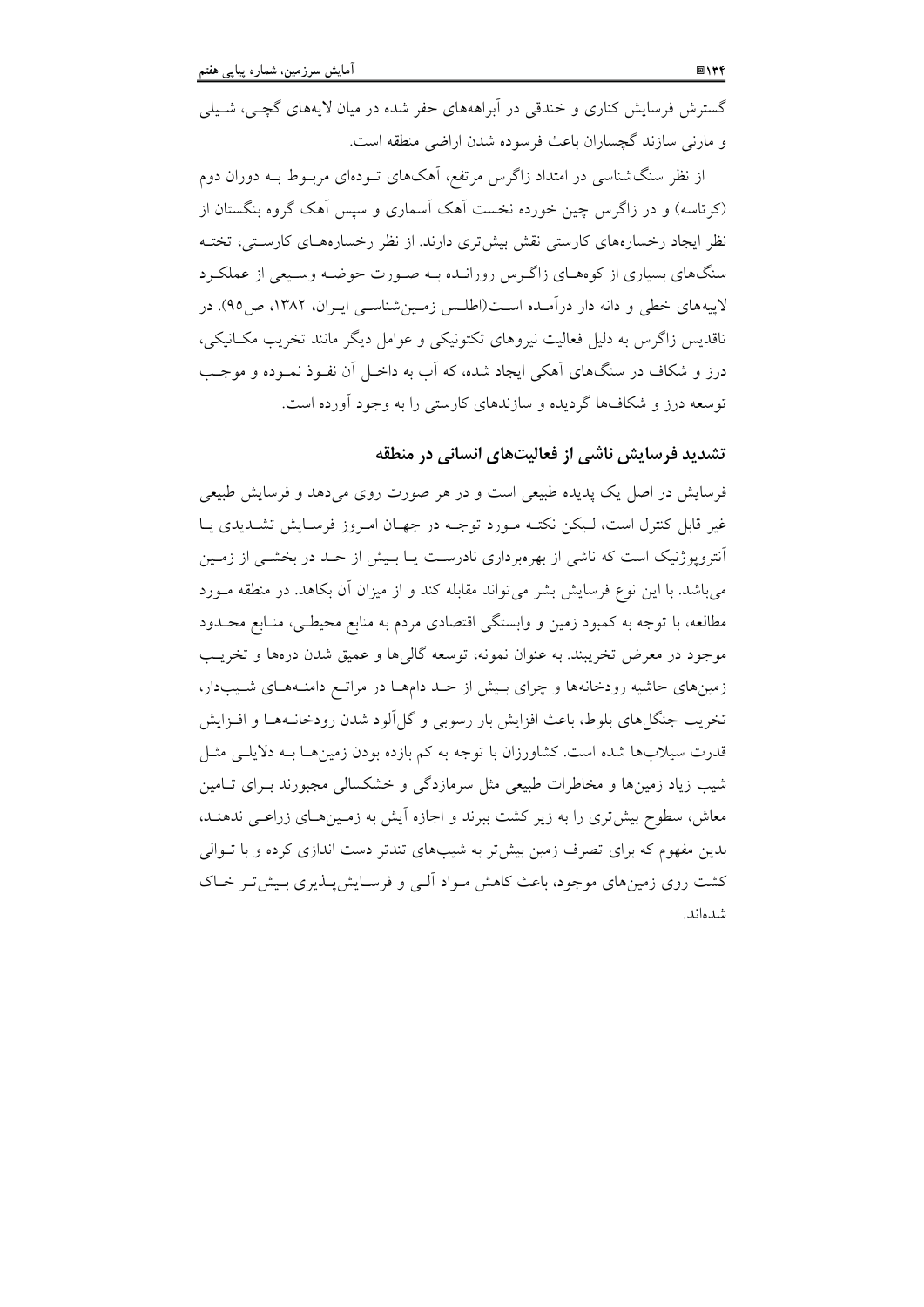برداشت ماسه از رودخانهها جهت استفاده در مصـالح سـاختمانى، در مـواردى باعـث ریزش دیوارهها به داخل مجراهای رودخانه در قسمتهای میانی حوضه و نیز تغییر سـمت و سوی خط بیشینه سرعت اَب رودخانهها و افزایش بار رسوبی اَنها شده است.

رهاکردن زبالهها در داخل رودخانهها در فصل کم آبی سبب انباشته شدن آنها در برخی مناطق می شود و در فصول پر باران این زبال1ها توسط سیلابها جابـه جـا شـده و در مواردي باعث انحراف سيلاب مي شوند.

تخریب پوشش گیاهی در نتیجه چرای بسیرویــه، بوتــه کنــی دامــداران ســبب افــزایش فرسایش خاک، افزایش بار رسوب، گل آلود شدن رودخانهها و افزایش تخریب دامنـههـای يايكوهي شده است.

وجود سازندهای نرم فاقد یوشش گیاهی در منطقه مزید بر علـت شــده و تحــت تـأثیر فرسایش سطحی و شیاری سنگهای شیل و مارنبی، به صورت تیهماهوری با درههای پست در آمدهاند.

آبیاری نادرست زمینهای کشاورزی که شیب زیاد دارند، در برخی موارد باعث تشکیل گالی ها، شستشوی خاک و تخریب جنگا های بلوط شده است. تخریب جنگل هـای بلـوط بیرای مقاصید سیوخت و کشیاورزی باعث توسیعه برهنگی دامنیهها، افیزایش رسیوب رودخانهها، افزایش خطرات ناشی از سقوط بهمن و حرکات دامنهای شـده اسـت کـه ایـن موضوع خود مي تواند باعث افزايش خسارت و گسترش فقر ساكنان شـود. غرقـابي كـردن زمینهای کشاورزی کـه شـیب زیـاد دارنـد، در مـوارد زیـادی باعـث تشـکیل گـالی هـا و شستشوی خاک کم عمق زمینهای کشاورزی و نمایان شدن سنگریزه و تختـه سـنگهــای زيرين شده است.

معضل تنگ کردن مجراهای رودخانهای برای توسعه کشاورزی، باعث افـزایش سـرعت سیلها و تخریب مزارع و باغها شده است. جادهسازی بدون ساختن دیوار محافظ، به ویژه در دامنههای دارای لایههای متناوب با جنس سـخت أهکــی و سســت مــارنـی و شــیلـی در مواردی باعث تضعیف سطح اتکای دامنهها و فراهم شدن شرایط برای حرکات دامنـهای در قسمتهای غرب و جنوب غرب حوضه شده است.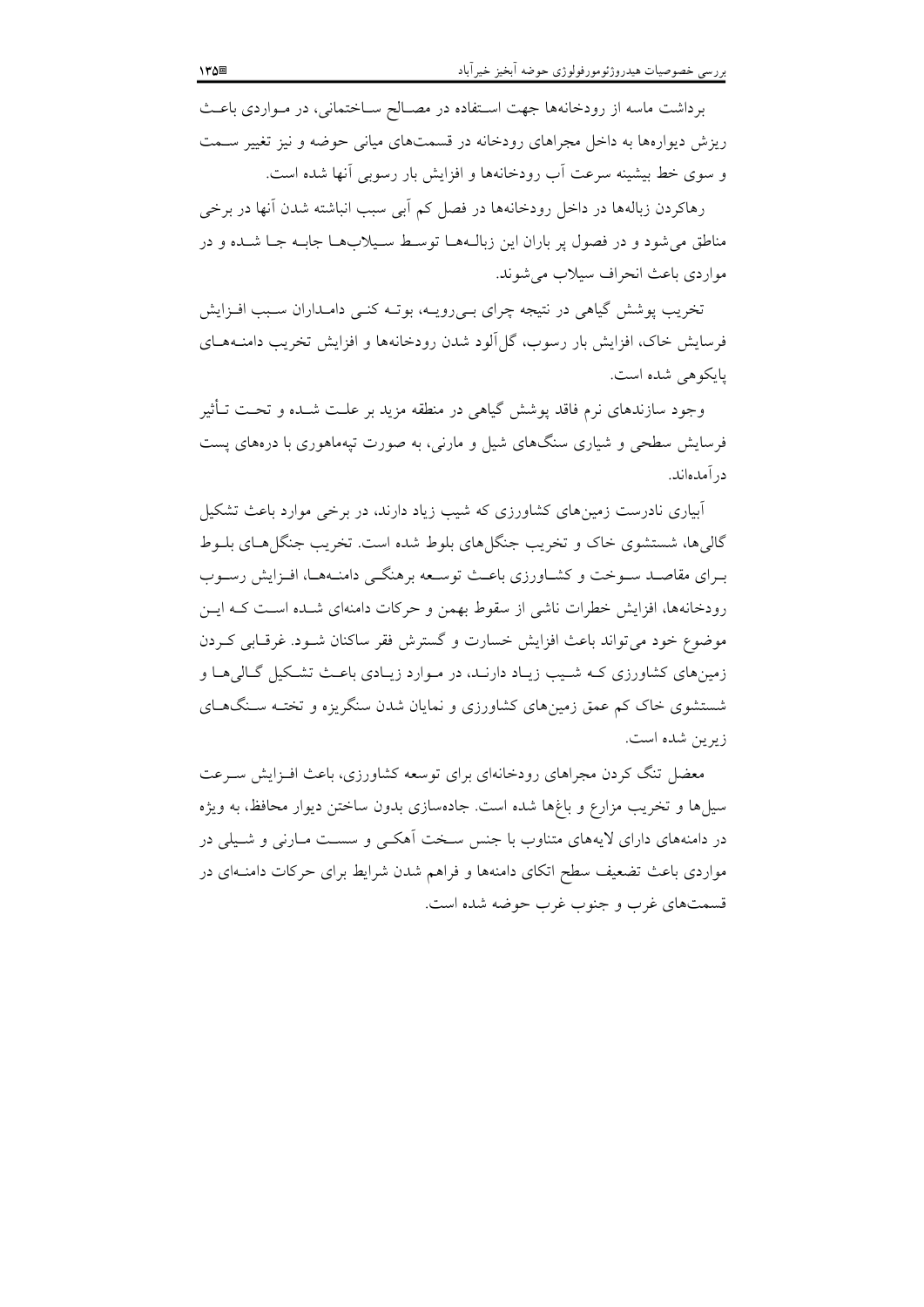کشاورزان منطقه برای انحراف آب رودخانهها به سمت مزارع و باغها اقدام به ســاختن بند در مسیر رودخانهها می کنند که این کار در دوره وقوع سیلابهای بهاری باعث ایجاد مانع در مسیر آب، انحراف سیلاب به دشتهای سیلابی کناره رودخانهها، فرسایش شـدید خاک و حتی سرنگونی درختان واقع در کرانههای رودخانه می شود.

موارد مزبور نمونههایی از نقش انسان در پیدایش و یا تسریع اشکال جدیـد فرسـایش ابی در حوضه رودخانه خیر آباد است. لـذا دخالـتهـای ناصـحیح انسـان زمینــه تسـریع فرسایش و تخریب بیش تر منابع آب و خاک را فراهم نموده است.

#### نتبجه

رودخانه خیرآباد در غرب کشور، در یک منطقه کوهستانی با شیب متوسط تا زیـاد در زون زمین شناسی زاگرس چین خورده در داخل زون فعال تکتونیکی واقع شـده و دارای اقلـیم نیمه مرطوب تا معتدل میباشـد. جـنس سـنگـهـای حوضـه اغلـب آهکـی و دارای میـان لايههاي مارن وشيل است كه حساس به فرسايشند. اقليم نيمـه مرطـوب تـا معتـدل باعـث تکوین پوشش گیاهی نسبتاً متراکم و مقاوم به فرسایش شده اسـت، امـا قــدرت و سـرعت جریانهای سطحی همراه با سازندهای سست و فعالیتهای انسان، باعث تکـوین اشـکال فرسایشی آب به میزان زیاد شده است. واکنش هیدرولوژیک حوضههـای آبخیـز از جملـه دبی و حداکثر سیلاب، مقدار رواناب سالانه، پتانسیل فرسایش پذیری، رسوبدهی و غیــره... ناشی از اثــر متقابــل عوامــل اقلیـــــمی، ژئومورفولــوژی، فیـــزیوگرافی و اَنتــــــــروپوژنیک می باشد که در این میان برخی از خصوصیات همچون مساحت و شـیب متوسـط حوضـه، شیب رودخانه، تراکم زهکشی و ضرایب شکل از اهمیت خاصی برخوردارند. سشنهادات

بدون شک کنترل فرسایش طبیعی نـاممکن و یـا بسـیار پرهزینـه خواهـد بـود، ولـی پیشگیری از فعالیتهای انسانی نادرست که باعث تسریع فرسایش و تخریب منـابع آب و خاک می شود، امری ممکن و بایسته است. حدود ٦٠ درصد سطح حوضه را جنگل های بـا ارزش بلوط فراگرفته، که به عنوان سدی در برابر فرسایش خاک عمل مـی کننـد. حوضـه از لحاظ مراتع و زمینهای قابل کشت مستعد می باشـد و مـی تـوان گفـت مراتـع بـا اقــدام و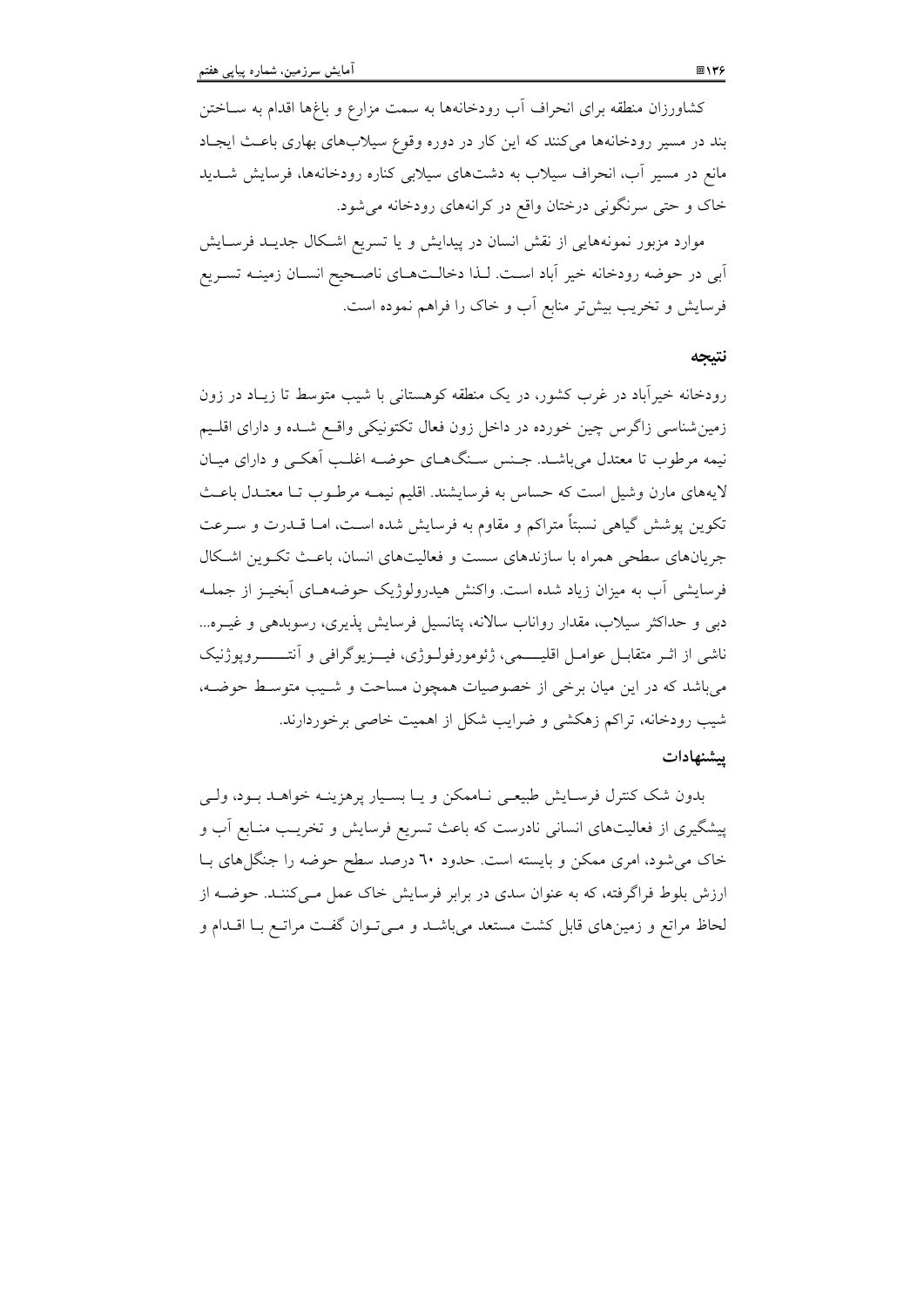مشارکت مردم در قالب تعاونه های آبخیزداری اقدام به احسای مراتبع منطقیهای نماینید تبا زمینهای برای ایجاد اشتغال مردم منطقه و ساکنین آن مجدوده گ دد و میوارد اصلاحی از حمله عملیات حفاظت خاک، عملیات مدیریتر مربوط به کشاورزی، عملیـات هوشــمندانه حمایتی کنترل فرسایش شامل کشت نواری و تراس بندی، احیای اراضی دارای فرسیایش .<br>خندقی، عملیات مربوط به جادهها، ابجاد خاکریز با بوشش سنگر، تقویت و افزایش تراکم به شش گیاهی درختی و درختجهای، بانکت بندی کردن اراضی، بندهای خاکی، سبکه بندی نهاجی برشیب و اصلاح مسد رودخانه مربایست درصدر برنامه رب ی هیا در منطقیه قبرار گ<br> د.

بوشش گیاهه و مرتعه خوب نیز در نواحی فاقد حادوسازی، بیدون توجیه بیه مساله : مین شناسه و مایداری دامنهها باعث ابجاد جرکات تودهای و لغزشه ، جریانههای سیپلایی و تخریب باغات و مزارع و مشکلات اقتصادی و احتماعه بناشیر از آن شیده است. بیدون . .<br>شب یک با مدر سبت صحیح و بهینه منابع و توجه به توان بالقوه محیط و اقبداماتر از قبیبا حمایت از پاغداری در برایی کشیاورزی و ابجباد اشتغال در بخش صنعت و خیدمات، وسواس و دقت کافی در اجرای طرحهای راوسازی و تامین سوخت (گاز و نفت) ساکنان ۔<br>جوضه تا جد زیادی مرتواند به بهیود شرایط محیطی منحر شود.

از آن جایی که این رودخانه تأمین کننده نیازهبای آب کشباورزی و زراعبی در محیدوده حوضه مرباشد، مدیریت صحیح توزیع آب واستفاده بهینه از آب رودخانه در فعالیتهیای د.<br>د اورزی، یر نحکاری، زراعت، دام، صنعت، خدمات و خانگر غیره. . . . از معضل کم آیر. به و بژه در سالهای خشک ممانعت مرنماید.

نوسعه فعالیتهای گردشگری طبیعی با توجه به وجود ژئوسایت هیا، چشبه انبدازهای طبیعی از جمله جشمه ها، مراتع، جنگا های پلیوط و برخس جبانوران نبادر سبب توجبه ۔<br>پیش تر به منابع بالقوه طبیعے و مراقبت دائیہ از آنھا مرباشد.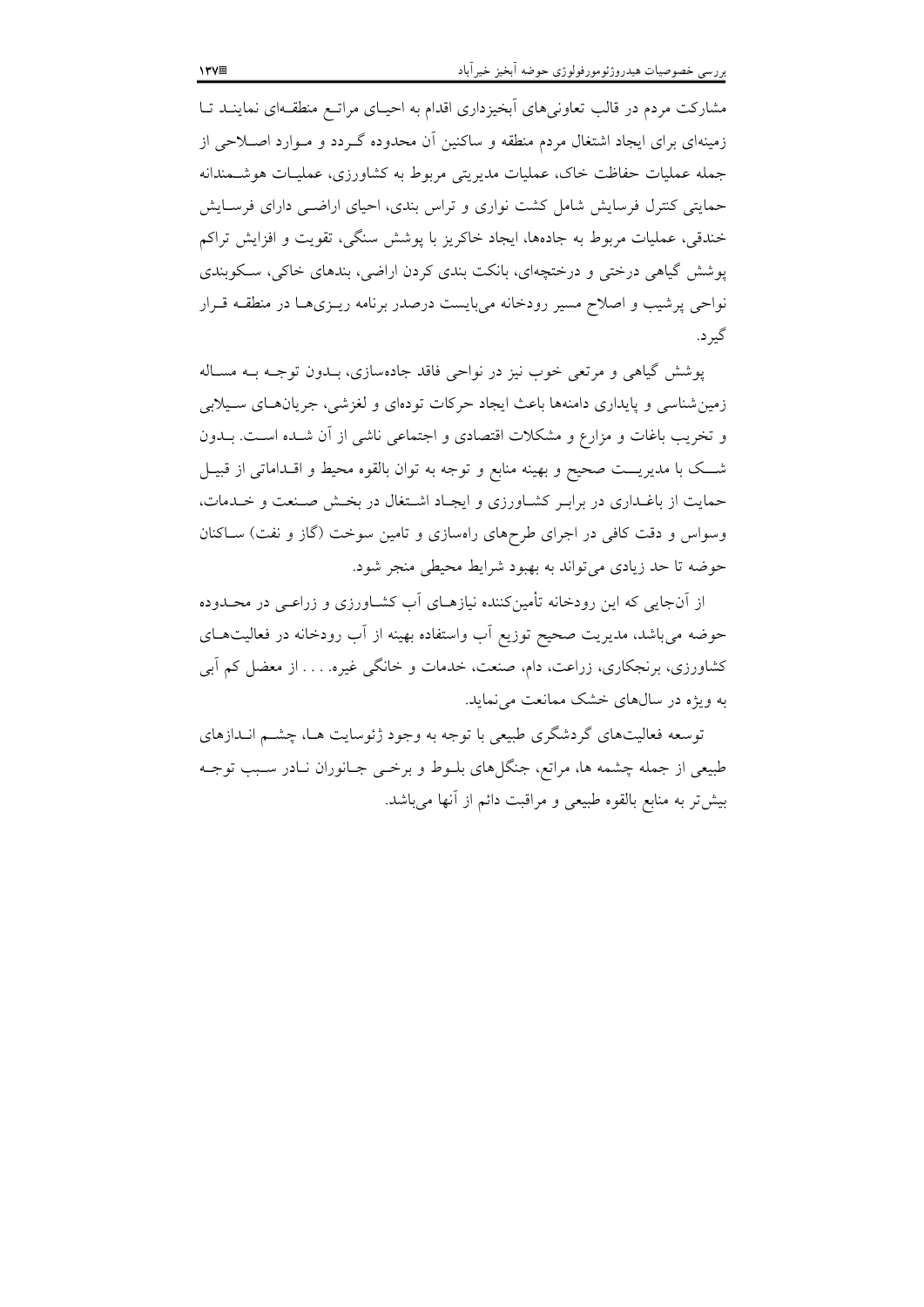**R%**  x7hg- \$--4K?-E- K? -KA#+4%-9-K+4I;H-Q - ('4? C- 71/- 
-Y 
-QH\*-8 %-^+ )% -<4=444><-87hg)-MR#-A# & QH\*- K\$-\$ K -Q K (H-94%-9 %-\$ A#+4%\$-9+4IH-Q 7 r&q-I-9G4# AIW-Y = @-87i7) r 7q-9G4#-<4=444><-Y = @-87i7)KKKKKKKKKKKKKKKKKKKKKKKKKKKKKKKKKKKKKKKKKKKKKKKKKKKKKKKKKKKKKKKKKKKKKKKKKKKKKKKKKKKKK g grxi7 Y O\V %:-9G4#- ('d :-Y = @-87ir) 1 rq- %:-9G4#- ('M-Y = @-87ig)-\$ K Q K (H-9K4%-\$-9K %--K
\$ -KA#+4%\$-9K+4IH-Q K K i i&q-X?-I- %:-9G4#-\*-\$a\*-Y = @-87ig) \$2gq-87h&)-Q+- ('M-~I h - -K-- \$KU-K' (' -9 Q + Q\$-Q -%-9G4#-87i1) ID-Q \*% 2 Q H\V- - \$KU-K' -K (' -9K Q + F-\$-CF-9 :\$-%-9G4#-87i1) ID- MR# / Q H\V- 
- -A -Y 
-QH\*- ? "-\$- ? A -87hr)-MR#AO-- -K (' -9K Q + 4 9T=LW-L+% 9G4#-<4=444><\$?-87i2)z+-+ G & QH\*- 
-QH\*- -Mn4ID- \$U-' --E K U -9KG4#-9K(;l\$Kj-J+<4=44><- ?U\_+\$-87h&)c\$ Q + ' 7 -r K 7-Y O\V-1- A'---%\*- 
-QH\*